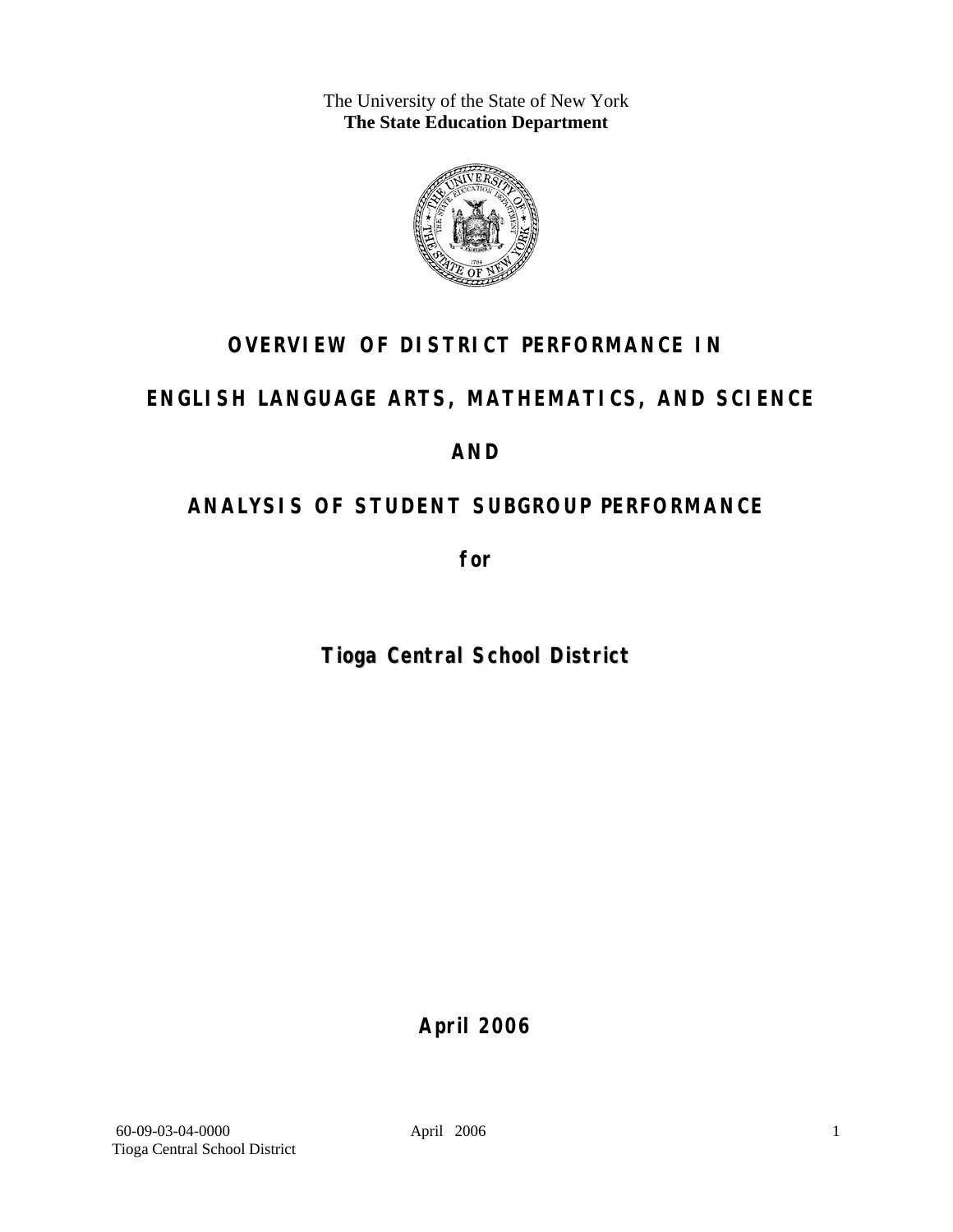#### **THE UNIVERSITY OF THE STATE OF NEW YORK**

#### **Regents of The University**

| Hollis                |
|-----------------------|
| New Rochelle          |
|                       |
| <b>North Syracuse</b> |
| New York              |
|                       |
| Buffalo               |
| Hartsdale             |
| Albany                |
| <b>Bronx</b>          |
| <b>Binghamton</b>     |
| Rochester             |
| New York              |
| <b>Brooklyn</b>       |
| <b>Great Neck</b>     |

#### **President of The University and Commissioner of Education**

RICHARD P. MILLS

**Interim Deputy Commissioner for Elementary, Middle, Secondary and Continuing Education**  JEAN STEVENS

#### **Assistant Commissioner for Standards, Assessment and Reporting**  DAVID M. ABRAMS

#### **Coordinator, Information and Reporting Services**

MARTHA P. MUSSER

The State Education Department does not discriminate on the basis of age, color, religion, creed, disability, marital status, veteran status, national origin, race, gender, genetic predisposition or carrier status, or sexual orientation in its educational programs, services and activities. Portions of this publication can be made available in a variety of formats, including braille, large print or audio tape, upon request. Inquiries concerning this policy of nondiscrimination should be directed to the Department's Office for Diversity, Ethics, and Access, Room 530, Education Building, Albany, NY 12234. **Requests for additional copies of this publication may be made by contacting the Publications Sales Desk, Room 309, Education Building, Albany, NY 12234.** 

Please address all correspondence about this report that is not related to data corrections to:

*School Report Card Coordinator Information and Reporting Services Team New York State Education Department Room 863 EBA 89 Washington Avenue Albany, NY 12234*  E-mail: *RPTCARD@mail.nysed.gov*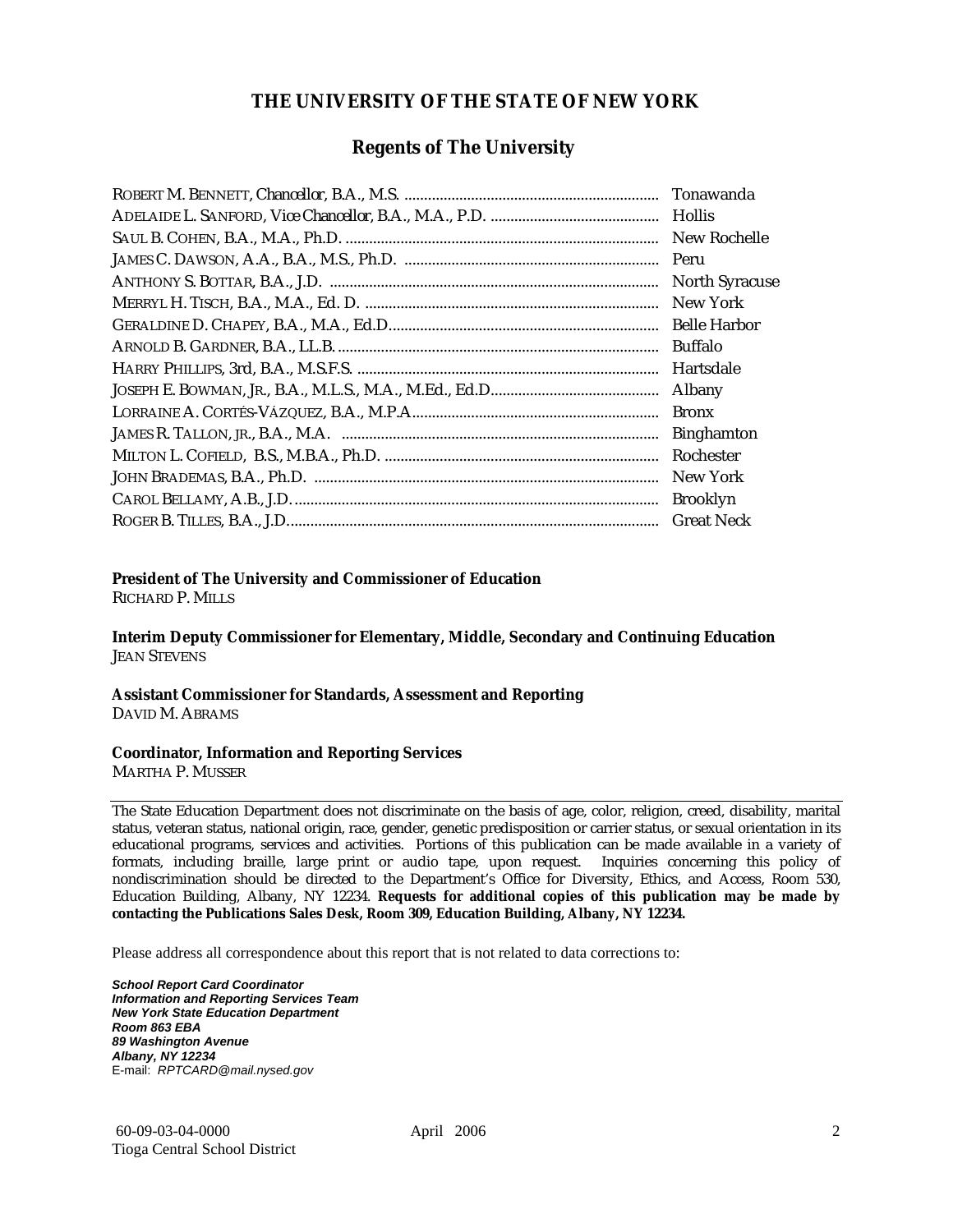The *New York State District Report Card* is an important part of the Board of Regents effort to raise learning standards for all students. It provides information to the public on student performance and other measures of district performance. Knowledge gained from the district report card on a district's strengths and weaknesses can be used to improve instruction and services to students.

The *New York State District Report Card* consists of three parts: the *Overview of District Performance in English Language Arts, Mathematics, and Science and Analysis of Student Subgroup Performance,* the *Comprehensive Information Report,* and the *Accountability Status Report.* The *Overview and Analysis* presents performance data on measures required by the federal No Child Left Behind Act: English, mathematics, science, and graduation rate. Performance data on other State assessments can be found in the *Comprehensive Information Report*. The *Accountability Status Report* provides information as to whether a district is making adequate progress toward enabling all students to achieve proficiency in English and mathematics.

State assessments are designed to help ensure that all students reach high learning standards. They show whether students are getting the foundation knowledge they need to succeed at the elementary, middle, and commencement levels and beyond. The State requires that students who are not making appropriate progress toward the standards receive academic intervention services.

In the *Overview*, performance on the elementary- and middle-level assessments in English language arts, mathematics, and science is reported in terms of mean scores and the percentage of students scoring at each of the four levels. These levels indicate performance on the standards from seriously deficient to advanced proficiency. Regents examination scores are reported in four score ranges. Scores of 65 to 100 are passing; scores of 55 to 64 earn credit toward a local diploma (with the approval of the local board of education). Though each elementary- and middle-level assessment is administered to students in a specific grade, secondary-level assessments are taken by students when they complete the coursework for the core curriculum. Therefore, the performance of students at the secondary level is measured for a student cohort rather than a group of students at a particular grade level. Students are grouped in cohorts according to the year in which they first entered grade 9.

The assessment data in the *Overview and Analysis* are for all tested students in the district, including general-education students and students with disabilities. In the *Overview*, each district's performance is compared with that of all public schools statewide. In the *Analysis*, performance is disaggregated by race/ethnicity, disability status, gender, limited English proficient status, income level, and migrant status.

Explanations of terms referred to or symbols used in this part of the district report card may be found in the glossary on the last page. Further information on the district report card may be found in the guide, *Understanding Your School Report Card: April 2006*, available on the Information and Reporting Services Web site at www.emsc.nysed.gov/irts.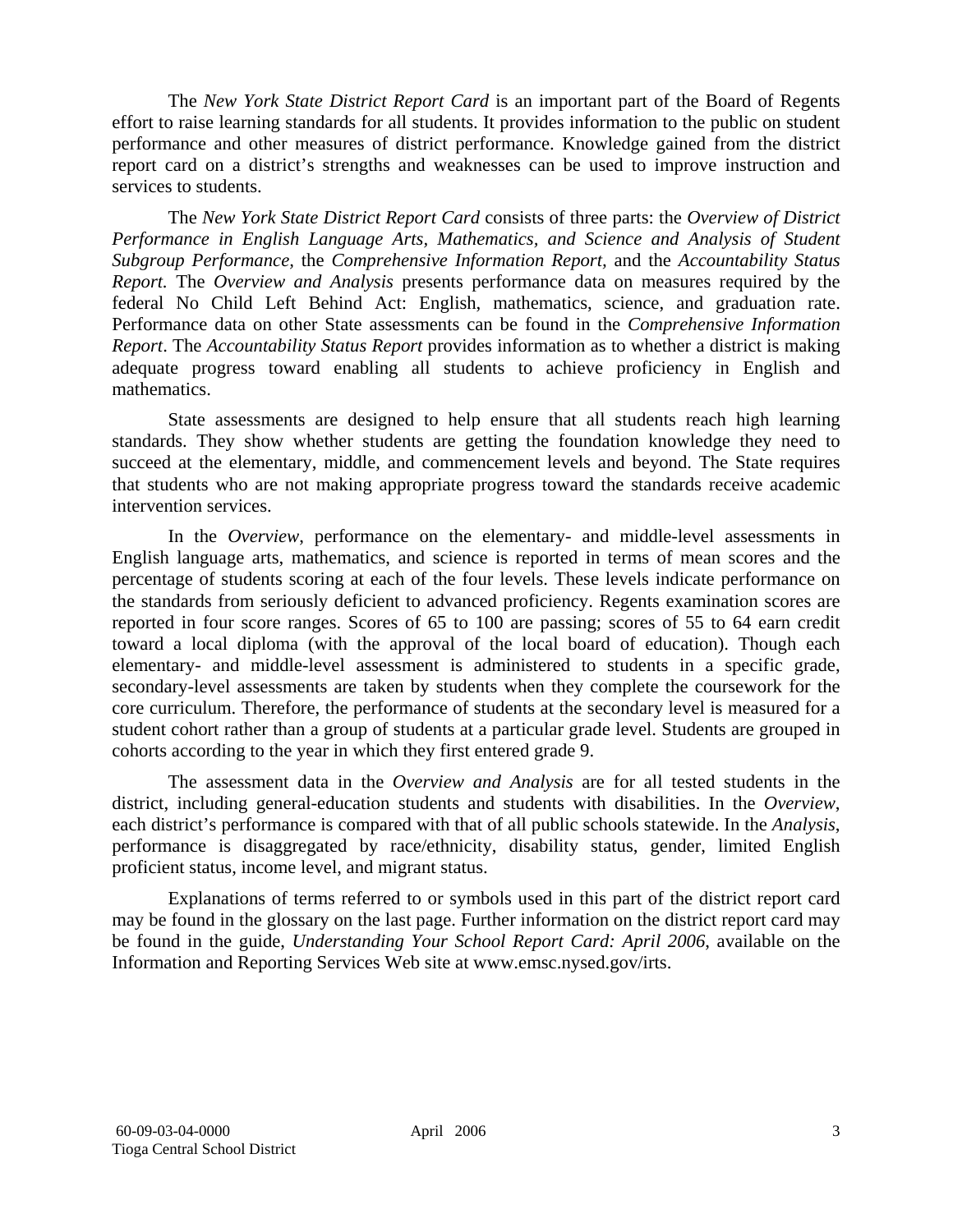# **Overview of District Performance in English Language Arts, Mathematics, and Science**

## **District Profile**

| Superintendent:<br><b>Patrick Dougherty</b> |             | (607) 687-8000<br>Phone:  |
|---------------------------------------------|-------------|---------------------------|
| <b>Organization</b>                         | Grade Range | <b>Student Enrollment</b> |
| $2004 - 05$                                 | ΝA          | 1165                      |

| 2003-04 District-wide Total Expenditure per Pupil      | \$9.810  |
|--------------------------------------------------------|----------|
| 2003-04 NYS Public Schools Total Expenditure per Pupil | \$13,826 |

#### **2004–05 Core Classes Taught by Highly Qualified Teachers\***

| <b>Total Number of</b><br><b>Core Classes</b> | <b>Percent Taught</b><br>by Highly<br>Qualified<br><b>Teachers</b> |
|-----------------------------------------------|--------------------------------------------------------------------|
| 233                                           | 100%                                                               |
| $\cdot$ $\cdot$ $\cdot$                       | $\cdots$                                                           |

\*To meet the federal definition of "highly qualified," public school teachers of core academic subjects must have at least a bachelor's degree and be State certified for and demonstrate subject matter competency in the core academic subject(s) they teach.

#### **2004–05 Teachers with No Valid Teaching Certificate\***

| <b>Total Number of</b><br><b>Teachers</b> | <b>Percent with No</b><br><b>Valid Teaching</b><br><b>Certificate</b> |
|-------------------------------------------|-----------------------------------------------------------------------|
| 81                                        | ሰ%                                                                    |

\*Includes teachers with a modified temporary license.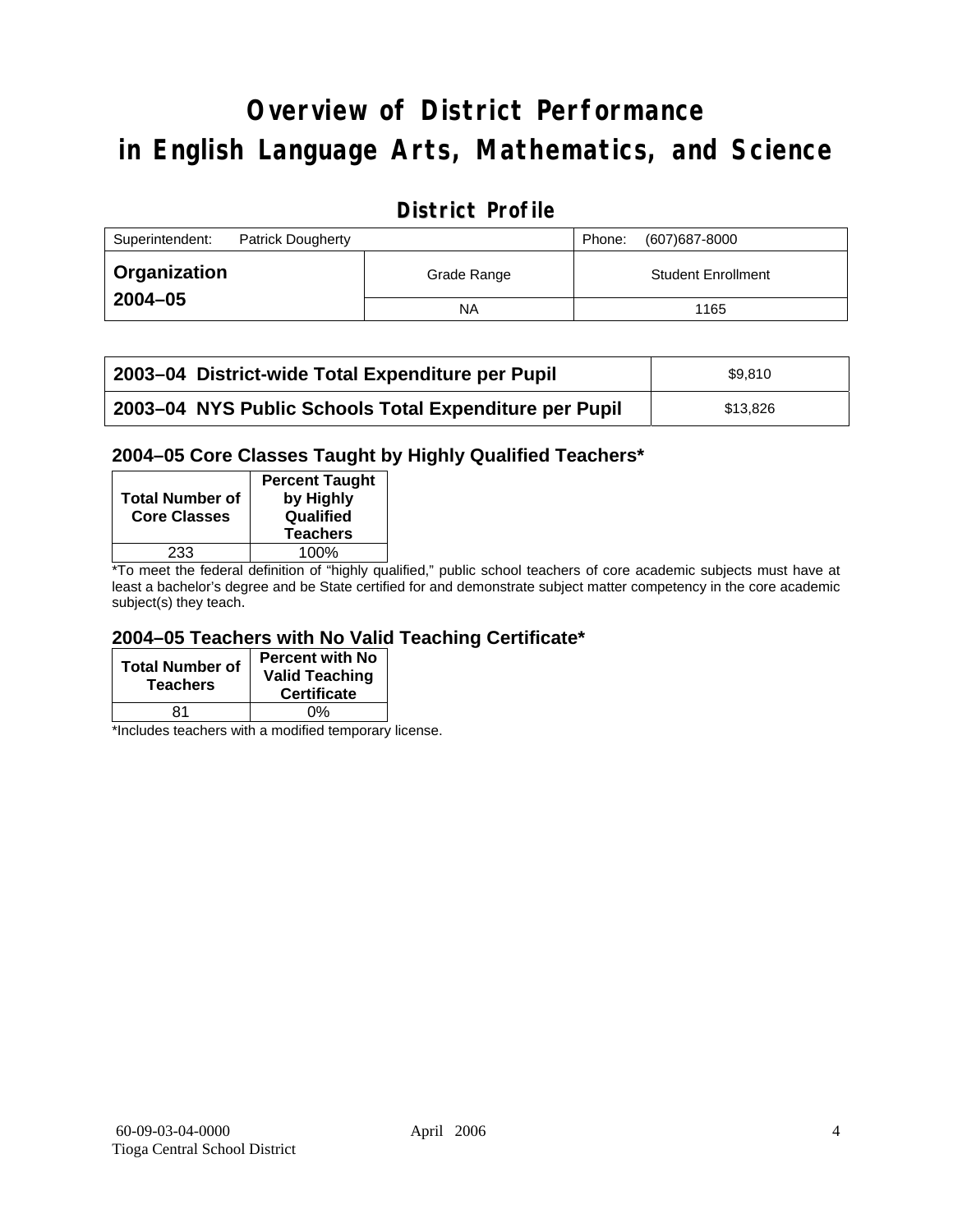English Language Arts



Percentages less than 0.51 will appear as zero because of rounding.

|                                               | <b>Counts of Students</b> |                    |                    |                    |                     |                   |
|-----------------------------------------------|---------------------------|--------------------|--------------------|--------------------|---------------------|-------------------|
| <b>Performance at</b><br><b>This District</b> | Level 1<br>455-602        | Level 2<br>603-644 | Level 3<br>645-691 | Level 4<br>692-800 | <b>Total Tested</b> | <b>Mean Score</b> |
| Feb 2003                                      |                           | 14                 | 36                 | 25                 |                     | 677               |
| <b>Feb 2004</b>                               |                           | 20                 | 62                 |                    | 92                  | 657               |
| Feb 2005                                      |                           | 13                 | 41                 | 21                 | 78                  | 670               |

|         | Elementary-Level English Language Arts Levels — Listening, Reading, and Writing Standards                     |  |  |  |  |
|---------|---------------------------------------------------------------------------------------------------------------|--|--|--|--|
| Level 4 | These students <b>exceed the standards</b> and are moving toward high performance on the Regents examination. |  |  |  |  |
| Level 3 | These students meet the standards and, with continued steady growth, should pass the Regents examination.     |  |  |  |  |
| Level 2 | These students need extra help to meet the standards and pass the Regents examination.                        |  |  |  |  |
| Level 1 | These students have serious academic deficiencies.                                                            |  |  |  |  |

**Performance of Limited English Proficient Students Taking the New York State English as a Second Language Achievement Test (NYSESLAT) as the Measure of English Language Arts Achievement**

| Grade 4 | ∟evel ′ | Level 2 | Levels 3 & 4 | <b>Total Tested</b> |
|---------|---------|---------|--------------|---------------------|
| 2005    |         |         |              |                     |

### **Performance of Students with Severe Disabilities on the New York State Alternate Assessment (NYSAA) in English**

| <b>Elementary Level</b> | AA-Level | <b>AA-Level 2</b> | AA-Level 3 | AA–Level | <b>Total Tested</b> |
|-------------------------|----------|-------------------|------------|----------|---------------------|
| 2004-05                 |          |                   |            |          |                     |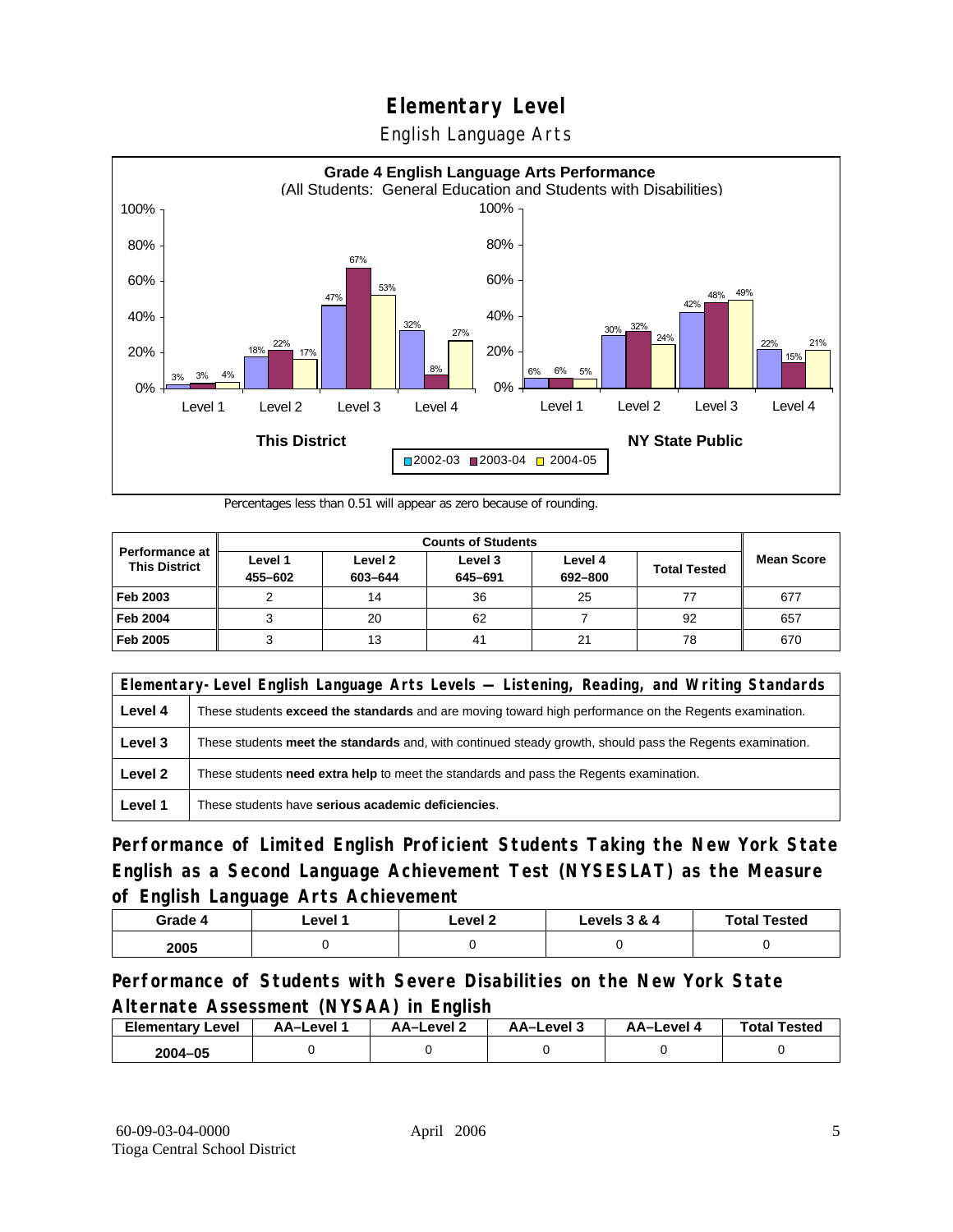#### Mathematics



Percentages less than 0.51 will appear as zero because of rounding.

|                                               | <b>Counts of Students</b> |                    |                    |                    |                     |                   |
|-----------------------------------------------|---------------------------|--------------------|--------------------|--------------------|---------------------|-------------------|
| <b>Performance at</b><br><b>This District</b> | Level 1<br>448-601        | Level 2<br>602-636 | Level 3<br>637-677 | Level 4<br>678-810 | <b>Total Tested</b> | <b>Mean Score</b> |
| May 2003                                      |                           |                    | 32                 | 40                 | 81                  | 676               |
| May 2004                                      |                           |                    | 52                 | 32                 | 93                  | 668               |
| May 2005                                      |                           |                    | 21                 | 54                 |                     | 692               |

| Elementary-Level Mathematics Levels - |                                                                                                               |  |  |  |  |
|---------------------------------------|---------------------------------------------------------------------------------------------------------------|--|--|--|--|
|                                       | Knowledge, Reasoning, and Problem-Solving Standards                                                           |  |  |  |  |
| Level 4                               | These students <b>exceed the standards</b> and are moving toward high performance on the Regents examination. |  |  |  |  |
| Level 3                               | These students meet the standards and, with continued steady growth, should pass the Regents examination.     |  |  |  |  |
| Level 2                               | These students <b>need extra help</b> to meet the standards and pass the Regents examination.                 |  |  |  |  |
| Level 1                               | These students have serious academic deficiencies.                                                            |  |  |  |  |

**Performance of Students with Severe Disabilities on the New York State Alternate Assessment (NYSAA) in Mathematics** 

| Level<br>Elementary | AA-Level | – AA–Level ∠ | د AA–Level | AA-Level 4 | <b>Total Tested</b> |
|---------------------|----------|--------------|------------|------------|---------------------|
| 2004-05             |          |              |            |            |                     |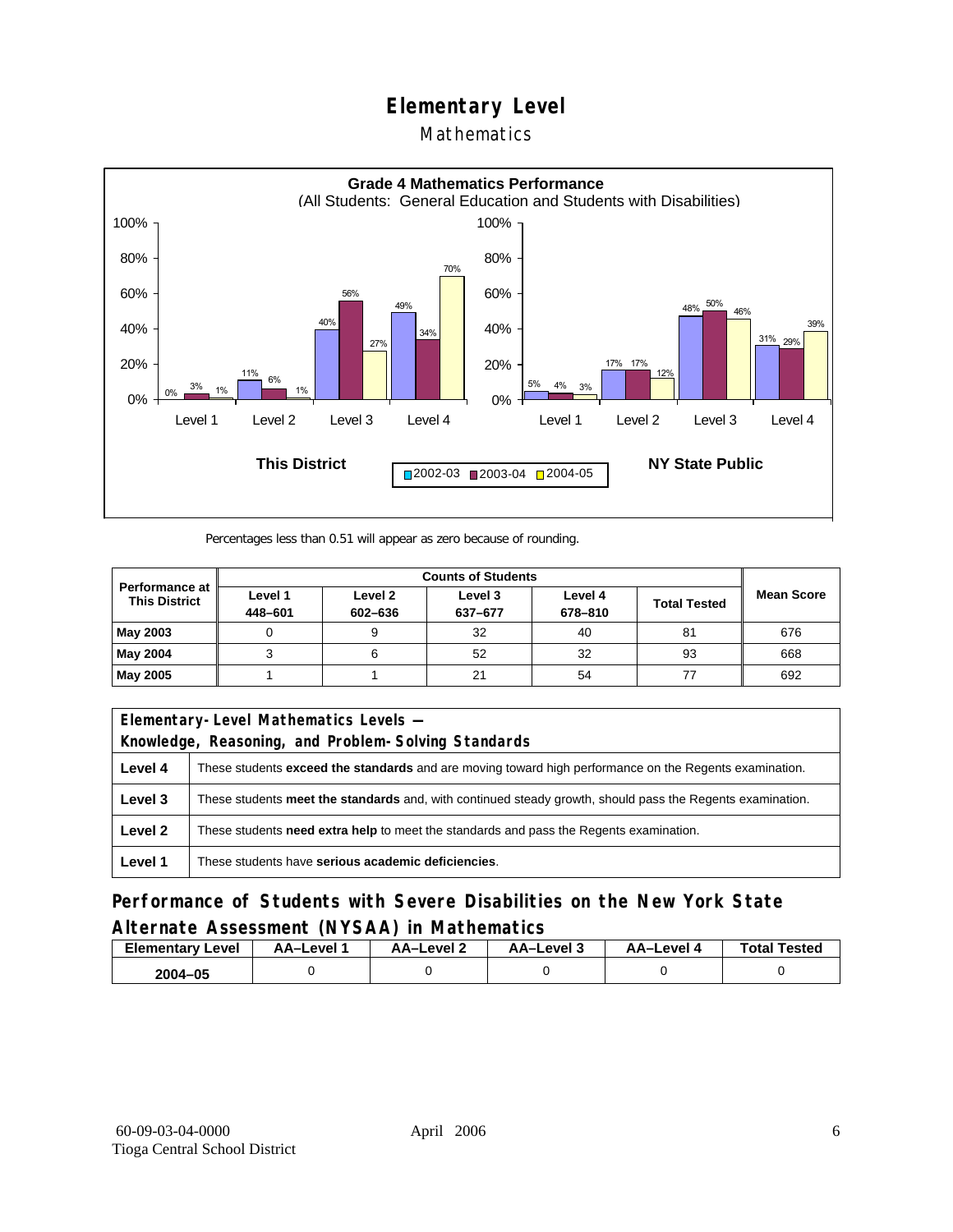#### Science\*



Percentages less than 0.51 will appear as zero because of rounding.

| <b>Performance at</b><br><b>This District</b> | Level 1<br>$0 - 44$ | Level 2<br>$45 - 64$ | Level 3<br>$65 - 84$ | Level 4<br>85-100 | <b>Total Tested</b> | <b>Mean Score</b> |
|-----------------------------------------------|---------------------|----------------------|----------------------|-------------------|---------------------|-------------------|
| May 2004                                      |                     |                      | 33                   | 53                | 93                  | 83                |
| <b>May 2005</b>                               |                     |                      | 22                   | 51                | 76                  | 87                |

| Elementary-Level Science Levels -                   |                                                                                                               |  |  |  |
|-----------------------------------------------------|---------------------------------------------------------------------------------------------------------------|--|--|--|
| Knowledge, Reasoning, and Problem-Solving Standards |                                                                                                               |  |  |  |
| Level 4                                             | These students <b>exceed the standards</b> and are moving toward high performance on the Regents examination. |  |  |  |
| Level 3                                             | These students meet the standards and, with continued steady growth, should pass the Regents examination.     |  |  |  |
| Level 2                                             | These students <b>need extra help</b> to meet the standards and pass the Regents examination.                 |  |  |  |
| Level 1                                             | These students have serious academic deficiencies.                                                            |  |  |  |

### **Performance of Students with Severe Disabilities on the New York State Alternate Assessment (NYSAA) in Science**

| <b>Elementary Level</b> | AA-Level <sup>*</sup> | AA-Level 2 | د AA–Level | AA–Level 4 | <b>Total Tested</b> |
|-------------------------|-----------------------|------------|------------|------------|---------------------|
| 2004-05                 |                       |            |            |            |                     |

\*Only two years of data are shown because a new assessment in elementary-level science was administered for the first time in 2003–04.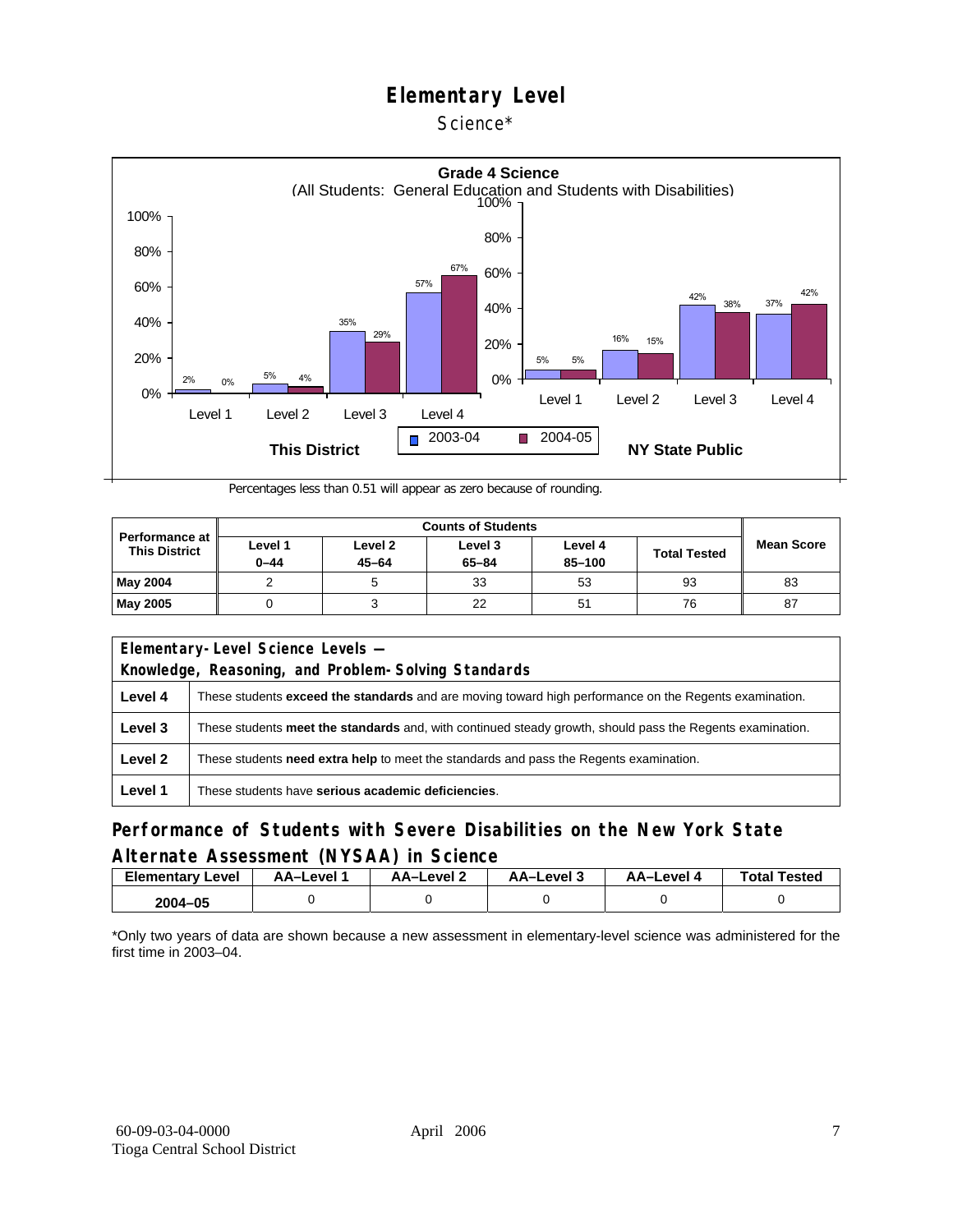## **Middle Level**  English Language Arts



Percentages less than 0.51 will appear as zero because of rounding.

| <b>Performance at</b><br><b>This District</b> | Level 1<br>527-657 | Level 2<br>658-696 | Level 3<br>697-736 | Level 4<br>737-830 | <b>Total Tested</b> | <b>Mean Score</b> |
|-----------------------------------------------|--------------------|--------------------|--------------------|--------------------|---------------------|-------------------|
| January 2003                                  | 10                 | 40                 | 41                 | 12                 | 103                 | 697               |
| January 2004                                  | 10                 | 38                 | 38                 | 26                 | 112                 | 709               |
| January 2005                                  |                    | 49                 | 47                 | 12                 | 110                 | 703               |

|         | Middle-Level English Language Arts Levels — Listening, Reading, and Writing Standards                         |  |  |  |  |
|---------|---------------------------------------------------------------------------------------------------------------|--|--|--|--|
| Level 4 | These students <b>exceed the standards</b> and are moving toward high performance on the Regents examination. |  |  |  |  |
| Level 3 | These students meet the standards and, with continued steady growth, should pass the Regents examination.     |  |  |  |  |
| Level 2 | These students <b>need extra help</b> to meet the standards and pass the Regents examination.                 |  |  |  |  |
| Level 1 | These students have serious academic deficiencies.                                                            |  |  |  |  |

**Performance of Limited English Proficient Students Taking the New York State English as a Second Language Achievement Test (NYSESLAT) as the Measure of English Language Arts Achievement**

| Grade 8 | ∟evel 1 | ∟evel 2 | Levels 3 & 4 | <b>Total Tested</b> |
|---------|---------|---------|--------------|---------------------|
| 2005    |         |         |              |                     |

**Performance of Students with Severe Disabilities on the New York State Alternate Assessment (NYSAA) in English** 

| <b>Middle Level</b> | AA-Level | AA-Level 2 | AA-Level 3 | AA-Level 4 | <b>Total Tested</b> |
|---------------------|----------|------------|------------|------------|---------------------|
| 2004-05             |          |            |            |            |                     |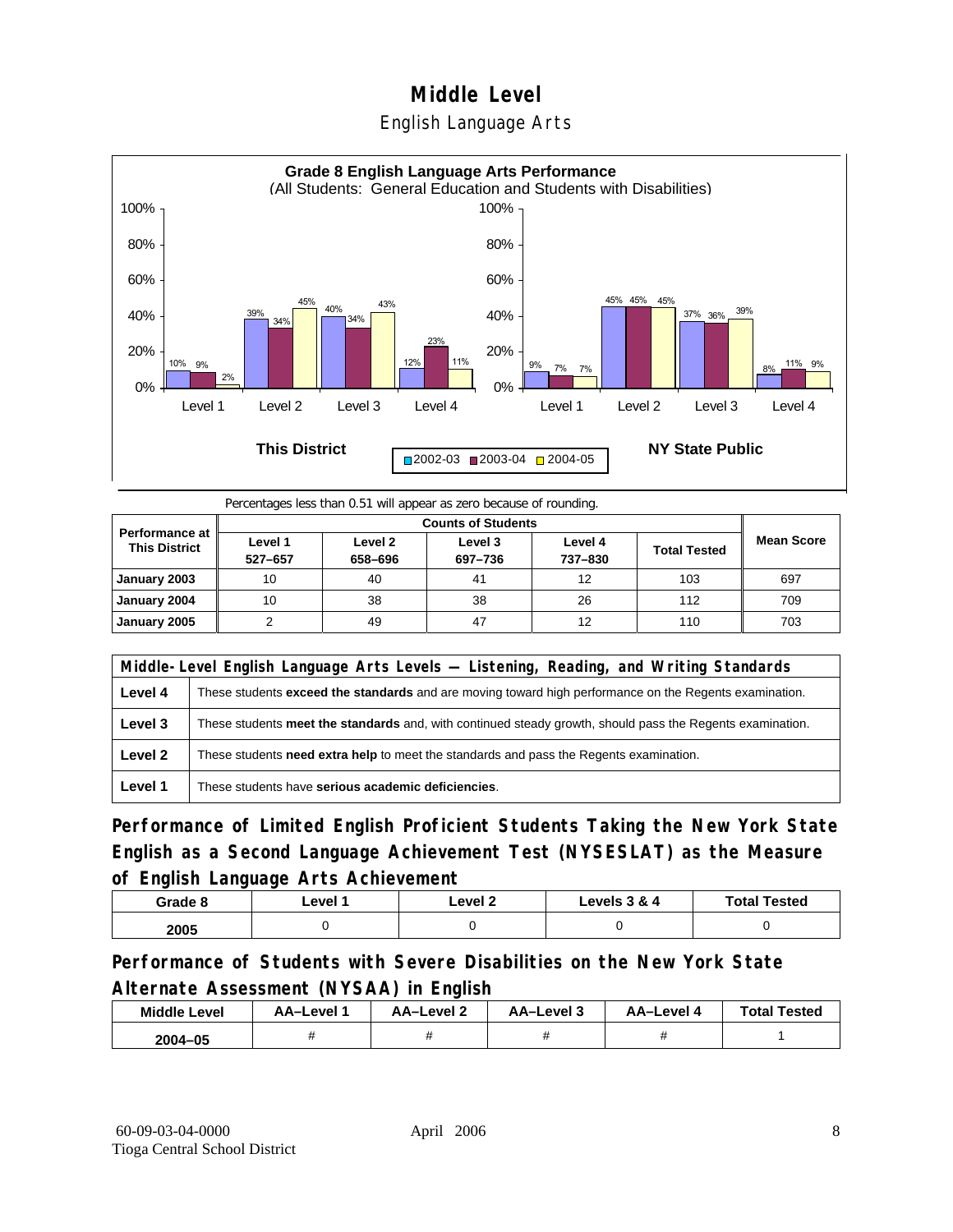#### Mathematics



Percentages less than 0.51 will appear as zero because of rounding.

|                                          |                    | <b>Counts of Students</b> |                    |                    |                     |                   |  |  |  |
|------------------------------------------|--------------------|---------------------------|--------------------|--------------------|---------------------|-------------------|--|--|--|
| Performance at I<br><b>This District</b> | Level 1<br>517-680 | Level 2<br>681-715        | Level 3<br>716-759 | Level 4<br>760-882 | <b>Total Tested</b> | <b>Mean Score</b> |  |  |  |
| May 2003                                 | 16                 | 31                        | 47                 | 11                 | 105                 | 714               |  |  |  |
| May 2004                                 |                    | 24                        | 58                 | 18                 | 107                 | 728               |  |  |  |
| May 2005                                 |                    | 24                        | 62                 | 14                 | 104                 | 729               |  |  |  |

|         | Middle-Level Mathematics Levels — Knowledge, Reasoning, and Problem-Solving Standards                         |  |  |  |  |
|---------|---------------------------------------------------------------------------------------------------------------|--|--|--|--|
| Level 4 | These students <b>exceed the standards</b> and are moving toward high performance on the Regents examination. |  |  |  |  |
| Level 3 | These students meet the standards and, with continued steady growth, should pass the Regents examination.     |  |  |  |  |
| Level 2 | These students need extra help to meet the standards and pass the Regents examination.                        |  |  |  |  |
| Level 1 | These students have serious academic deficiencies.                                                            |  |  |  |  |

### **Performance of Students with Severe Disabilities on the New York State Alternate Assessment (NYSAA) in Mathematics**

| <b>Middle Level</b> | AA-Level | AA-Level 2 | AA-Level 3 | AA–Level 4 | <b>Total Tested</b> |
|---------------------|----------|------------|------------|------------|---------------------|
| 2004-05             |          |            |            |            |                     |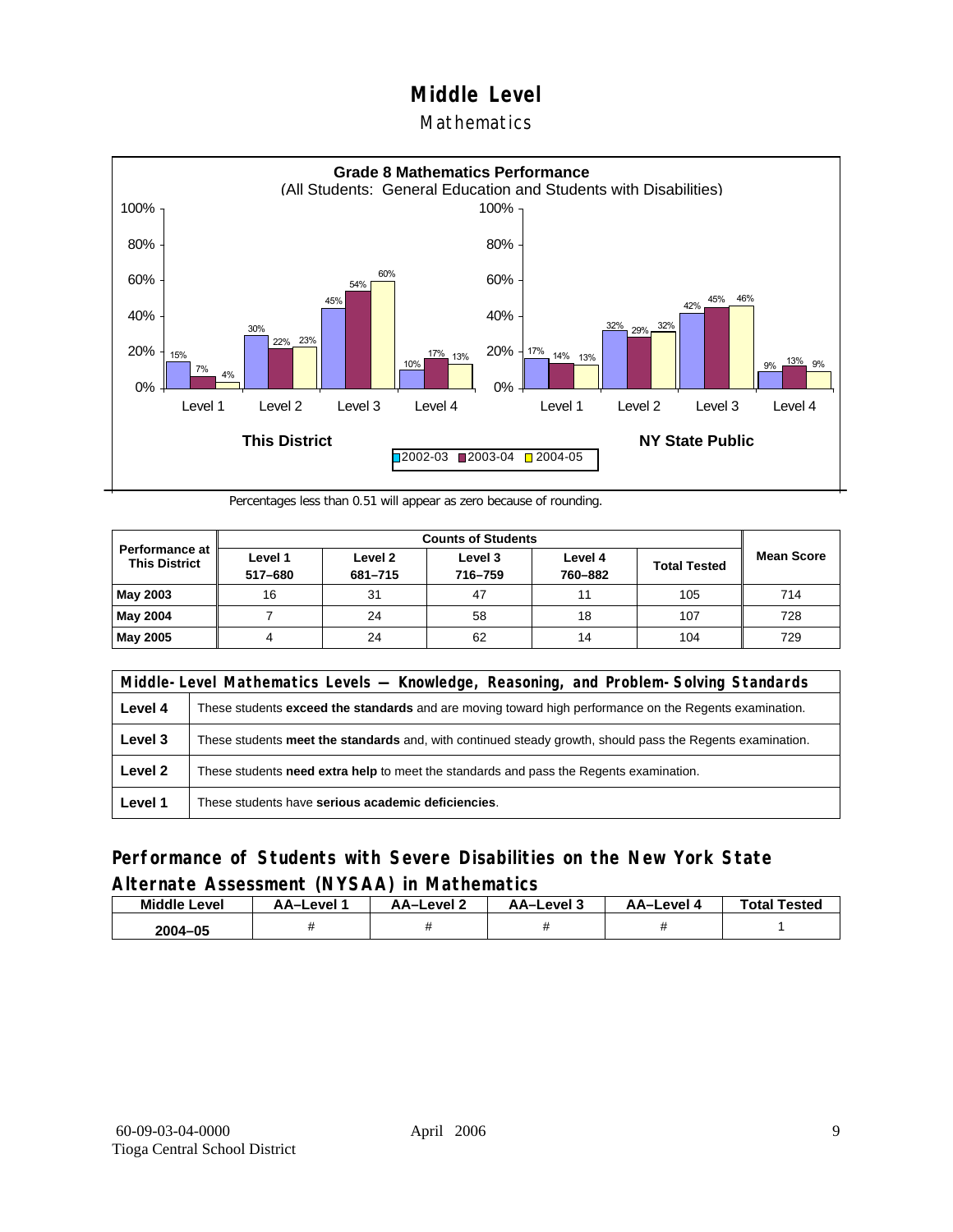#### **Science**



#### Percentages less than 0.51 will appear as zero because of rounding.

| <b>Performance at This District</b> |                             |         | <b>Mean Score</b>  |         |         |              |    |
|-------------------------------------|-----------------------------|---------|--------------------|---------|---------|--------------|----|
|                                     |                             | Level 1 | Level <sub>2</sub> | Level 3 | Level 4 | Total Tested |    |
| January/                            | <b>Middle-Level Science</b> |         |                    | 47      | 39      | 101          | 79 |
| <b>June 2003</b>                    | <b>Regents Science</b>      |         |                    |         |         |              |    |
| January/                            | <b>Middle-Level Science</b> |         | 11                 | 49      | 39      | 103          | 78 |
| <b>June 2004</b>                    | <b>Regents Science</b>      |         |                    |         |         |              |    |
| January/                            | <b>Middle-Level Science</b> |         | 11                 | 49      | 42      | 103          | 79 |
| <b>June 2005</b>                    | <b>Regents Science</b>      |         |                    |         |         |              |    |

|         | Middle-Level Science Levels — Knowledge, Reasoning, and Problem-Solving Standards*                                                                                                                  |  |  |  |  |
|---------|-----------------------------------------------------------------------------------------------------------------------------------------------------------------------------------------------------|--|--|--|--|
| Level 4 | These students <b>exceed the standards</b> on the middle-level science test and are moving toward high performance<br>on the Regents examinations or score 85-100 on a Regents science examination. |  |  |  |  |
| Level 3 | These students meet the standards on the middle-level science test and, with continued steady growth, should<br>pass the Regents examinations or score 65–84 on a Regents science examination.      |  |  |  |  |
| Level 2 | These students need extra help to meet the standards for middle-level science and to pass the Regents<br>examinations or score 55–64 on a Regents science examination.                              |  |  |  |  |
| Level 1 | These students have serious academic deficiencies as evidenced in the middle-level science test or score 0-54<br>on a Regents science examination.                                                  |  |  |  |  |

\*Students may demonstrate proficiency in middle-level science by scoring at Level 3 or above on the middle-level science test or by scoring 65 or above on a Regents examination in science.

#### **Performance of Students with Severe Disabilities on the New York State Alternate Assessment (NYSAA) in Science**

| <b>Middle Level</b> | AA–Level | AA–Level ∠ | AA-Level 3 | AA-Level 4 | <b>Total Tested</b> |
|---------------------|----------|------------|------------|------------|---------------------|
| 2004–05             |          |            |            |            |                     |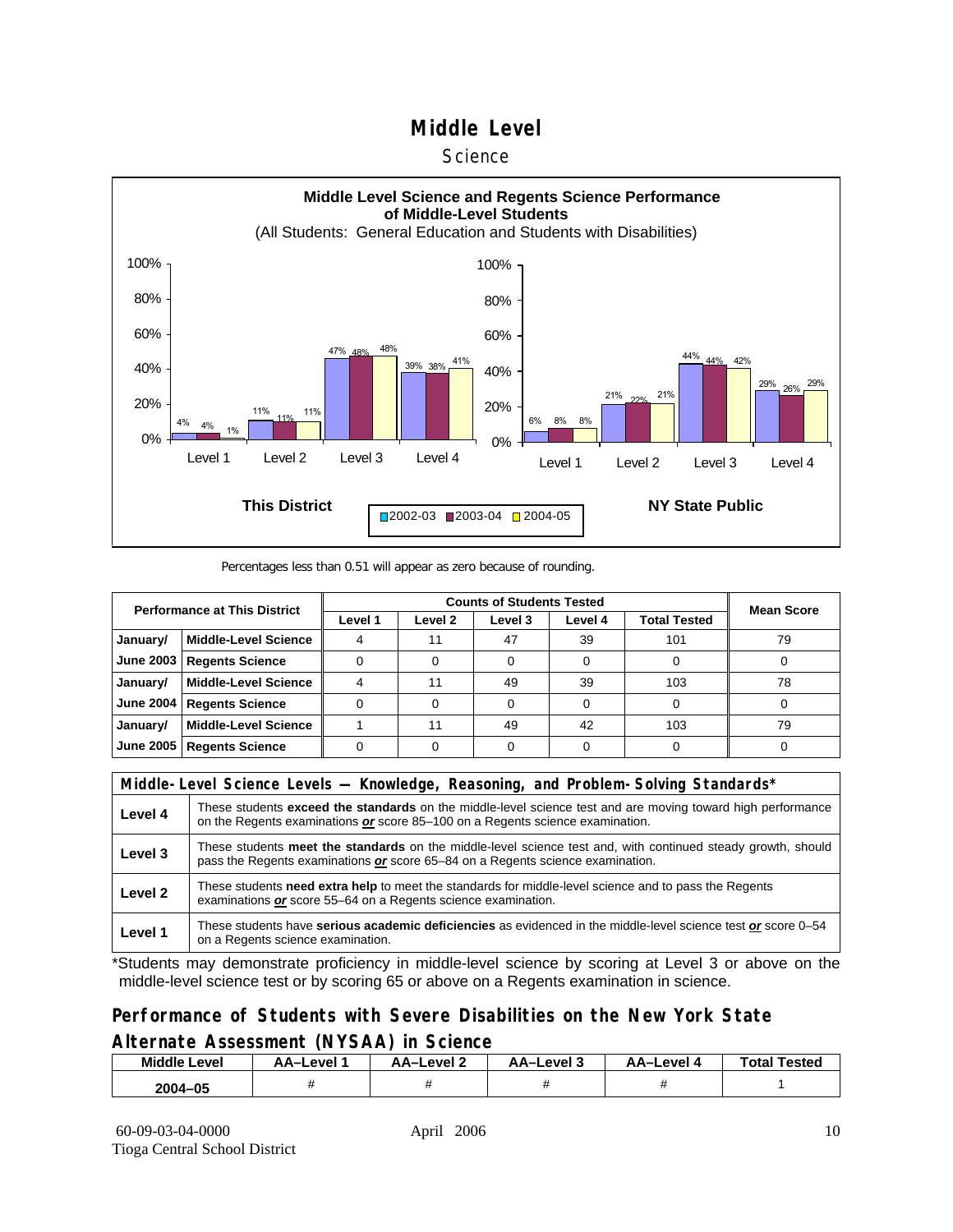## **High School English Achievement after Four Years of Instruction**

 The graphs and tables below present performance of the 1999, 2000, and 2001 district accountability cohort members, four years after entering grade 9, in meeting the graduation assessment requirement in English. In the graph, students passing approved alternatives to this examination are counted as scoring in the 65 to 84 range. RCT results are not included in the graph. The data in these tables and charts show the performance of the cohorts as of June  $30<sup>th</sup>$  of the fourth year after first entering grade 9.



Percentages less than 0.51 will appear as zero because of rounding.

|             | English Graduation Requirement Achievement after Four Years of High School* |                                          |                                           |                                           |                                            |                                       |  |  |  |  |  |  |
|-------------|-----------------------------------------------------------------------------|------------------------------------------|-------------------------------------------|-------------------------------------------|--------------------------------------------|---------------------------------------|--|--|--|--|--|--|
|             | <b>Cohort Members</b><br><b>All Students</b>                                | <b>Highest Score</b><br>Between 0 and 54 | <b>Highest Score</b><br>Between 55 and 64 | <b>Highest Score</b><br>Between 65 and 84 | <b>Highest Score</b><br>Between 85 and 100 | Approved<br><b>Alternative Credit</b> |  |  |  |  |  |  |
| 1999 Cohort | 80                                                                          |                                          |                                           | 38                                        | 25                                         |                                       |  |  |  |  |  |  |
| 2000 Cohort | 78                                                                          |                                          |                                           | 32                                        | 35                                         |                                       |  |  |  |  |  |  |
| 2001 Cohort | 89                                                                          |                                          |                                           | 39                                        | 30                                         |                                       |  |  |  |  |  |  |

\*Assessments used to determine counts in this table include the Regents examination in comprehensive English, the component retest in English, and approved alternatives.

| Performance of Students Who Took the Regents<br><b>Competency Tests in Reading and Writing to</b><br>Meet the Graduation Requirement* |                        |                                                |  |  |  |  |  |  |  |
|---------------------------------------------------------------------------------------------------------------------------------------|------------------------|------------------------------------------------|--|--|--|--|--|--|--|
|                                                                                                                                       | <b>Passed the RCTs</b> | <b>Failed RCT in Reading</b><br>and/or Writing |  |  |  |  |  |  |  |
| 1999 Cohort                                                                                                                           |                        |                                                |  |  |  |  |  |  |  |
| 2000 Cohort                                                                                                                           | 2                      |                                                |  |  |  |  |  |  |  |
| 2001 Cohort                                                                                                                           |                        |                                                |  |  |  |  |  |  |  |

\*Includes only students eligible for the safety net who did not score 55 or higher on the Regents examination or an approved alternative.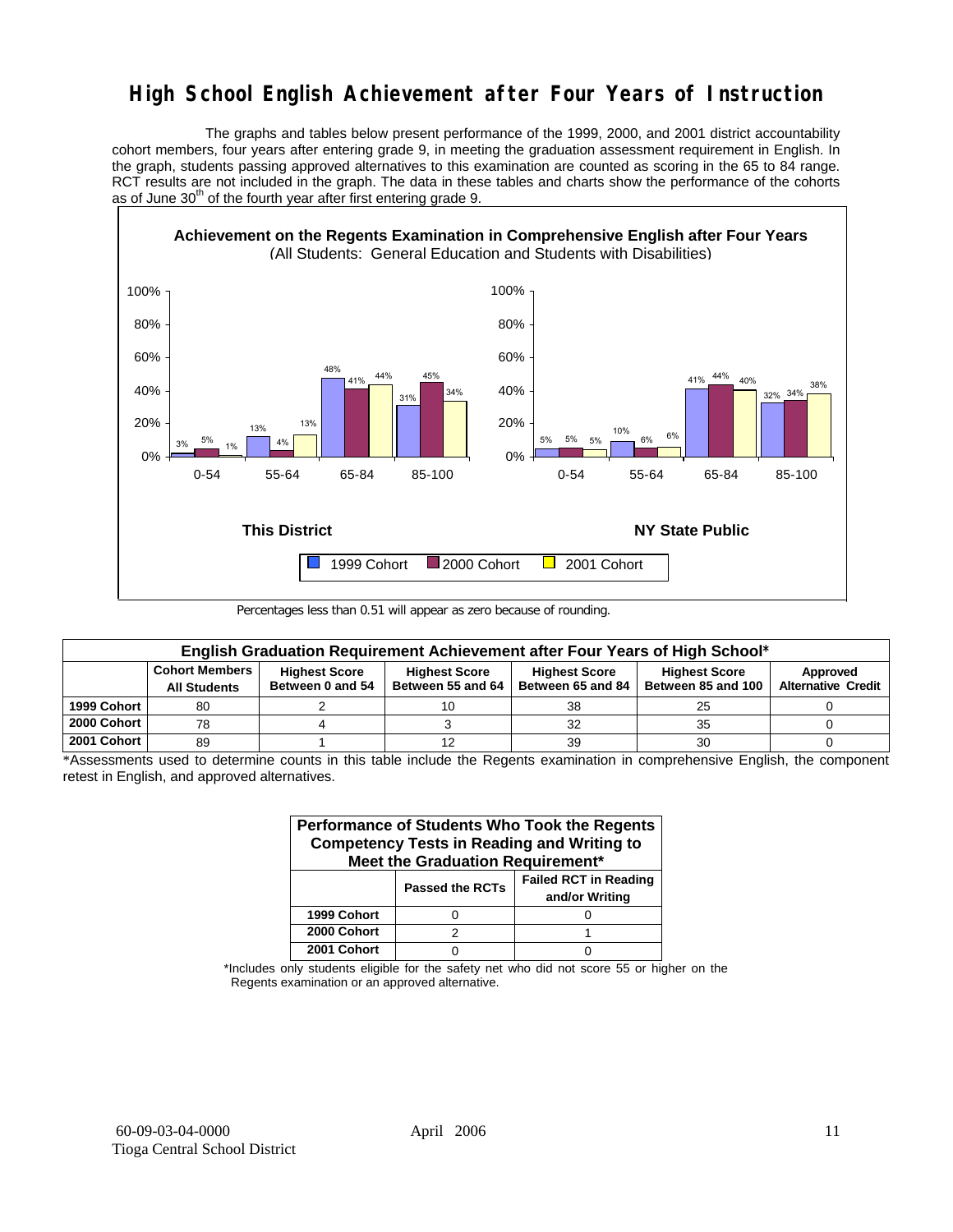## **High School Mathematics Achievement after Four Years of Instruction**

The graphs and tables below present performance of the 1999, 2000, and 2001 district accountability cohort members, four years after entering grade 9, in meeting the graduation assessment requirement in mathematics. In the graph, students passing approved alternatives to these examinations are counted as scoring in the 65 to 84 range. RCT results are not included in the graph. The data in these tables and charts show the performance of the cohorts as of June  $30<sup>th</sup>$  of the fourth year after first entering grade 9.



Percentages less than 0.51 will appear as zero because of rounding.

|             | Mathematics Graduation Requirement Achievement after Four Years of High School* |                      |                      |                      |                                                                                            |          |  |  |  |  |  |
|-------------|---------------------------------------------------------------------------------|----------------------|----------------------|----------------------|--------------------------------------------------------------------------------------------|----------|--|--|--|--|--|
|             | <b>Cohort Members</b>                                                           | <b>Highest Score</b> | <b>Highest Score</b> | <b>Highest Score</b> | <b>Highest Score</b>                                                                       | Approved |  |  |  |  |  |
|             | <b>All Students</b>                                                             |                      |                      |                      | Between 0 and 54 Between 55 and 64 Between 65 and 84 Between 85 and 100 Alternative Credit |          |  |  |  |  |  |
| 1999 Cohort | 80                                                                              |                      |                      | 47                   | 19                                                                                         |          |  |  |  |  |  |
| 2000 Cohort | 78                                                                              |                      |                      | 37                   | 22                                                                                         |          |  |  |  |  |  |
| 2001 Cohort | 89                                                                              |                      |                      | 57                   |                                                                                            |          |  |  |  |  |  |

<sup>\*</sup>Assessments used to determine counts in this table include a Regents examination in mathematics, the component retest in mathematics and approved alternatives.

| Performance of Students Who Took the Regents<br><b>Competency Test in Mathematics to Meet the</b><br><b>Graduation Requirement*</b> |                |                                          |  |  |  |  |  |  |
|-------------------------------------------------------------------------------------------------------------------------------------|----------------|------------------------------------------|--|--|--|--|--|--|
|                                                                                                                                     | Passed the RCT | <b>Failed at Least</b><br><b>One RCT</b> |  |  |  |  |  |  |
| 1999 Cohort                                                                                                                         |                |                                          |  |  |  |  |  |  |
| 2000 Cohort                                                                                                                         |                |                                          |  |  |  |  |  |  |
| 2001 Cohort                                                                                                                         |                |                                          |  |  |  |  |  |  |

\*Includes only students eligible for the safety net who did not score 55 or higher on the Regents examination or an approved alternative.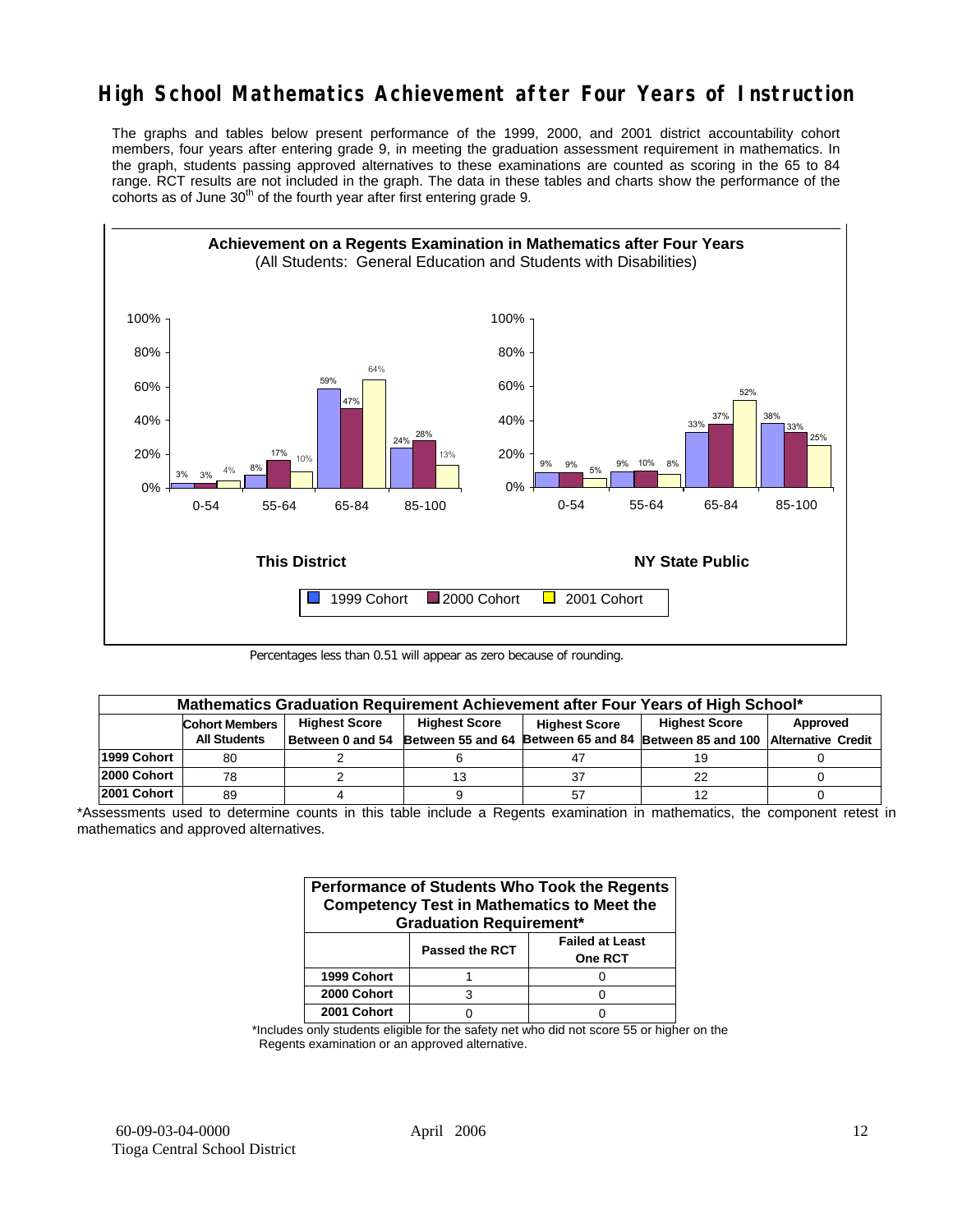## **Cohort Graduation Rates**

 Students were counted as graduates if they earned a local diploma with or without a Regents endorsement by August 31<sup>st</sup> of the fourth year after first entering grade 9. The graduation-rate cohort includes students who transferred to general education development (GED) programs. These students were not counted in the 1998, 1999, and 2000 district accountability cohorts for English and mathematics.



Percentages less than 0.51 will appear as zero because of rounding.

| <b>Cohort Graduation Rates</b> |                                  |                                |                                                                      |                            |  |  |  |  |  |  |
|--------------------------------|----------------------------------|--------------------------------|----------------------------------------------------------------------|----------------------------|--|--|--|--|--|--|
|                                | <b>Cohort</b><br>Members*<br>(a) | <b>Transfers to GED</b><br>(b) | <b>Graduation Rate</b><br><b>Cohort</b><br><b>Members</b><br>$(a+b)$ | <b>Number</b><br>Graduated |  |  |  |  |  |  |
| 1998 Cohort                    | 91                               |                                | 92                                                                   | 86                         |  |  |  |  |  |  |
| 1999 Cohort                    | 77                               |                                | 79                                                                   | 74                         |  |  |  |  |  |  |
| 2000 Cohort                    | 78                               |                                | 80                                                                   |                            |  |  |  |  |  |  |

 $*$ Count as of August 31 $*$  of the fourth year after first entering grade 9.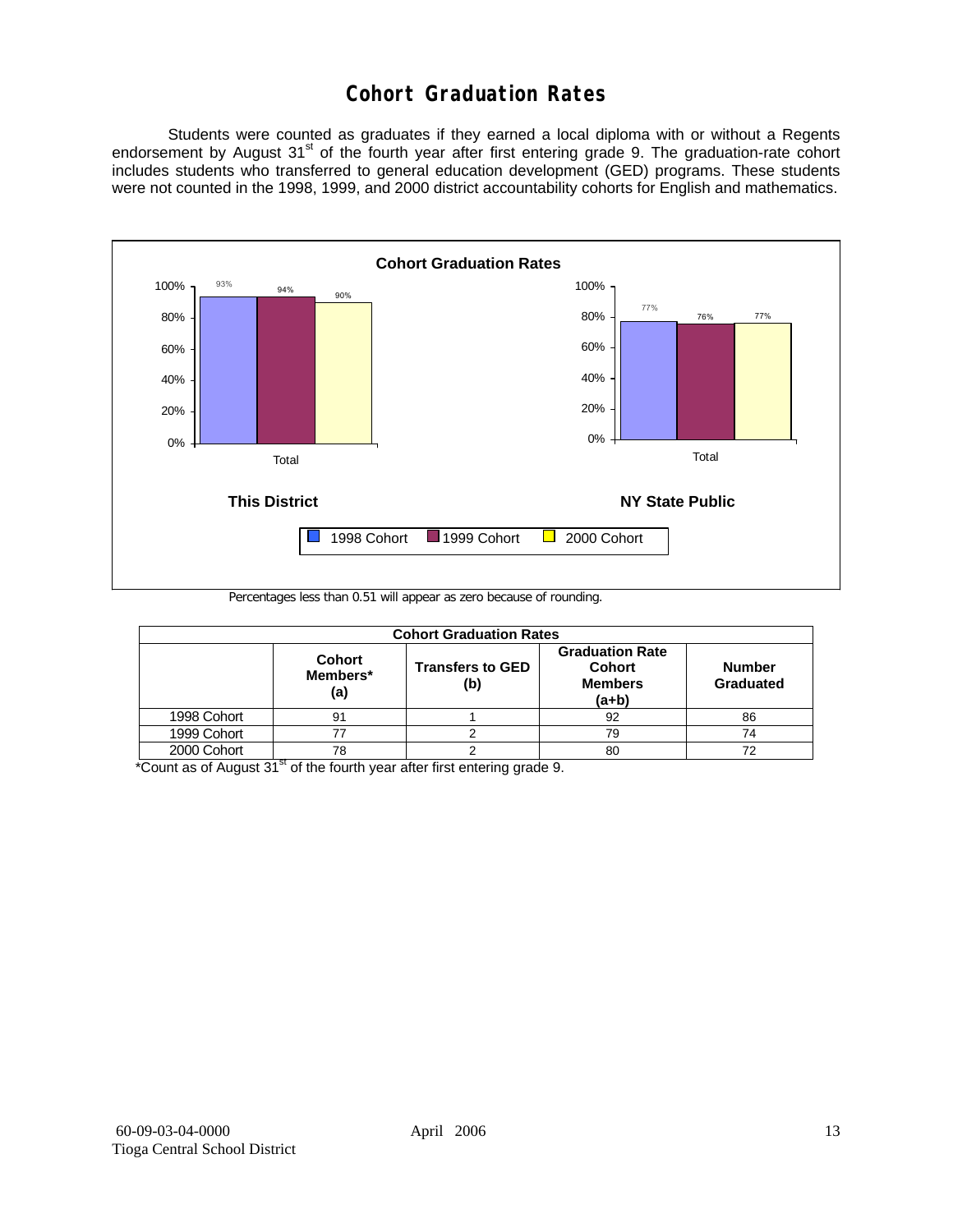# **Analysis of Student Subgroup Performance**

Historically, on State assessments the average performance of Black, Hispanic, and Native American students has been lower than that of White and Asian students. Similarly, students from lowincome families have not performed as well as those from higher income families. A high priority of the Board of Regents is to eliminate these gaps in student performance. In addition, Title I of the federal Elementary and Secondary Education Act includes explicit requirements "to ensure that students served by Title I are given the same opportunity to achieve to high standards and are held to the same high expectations as all students in each State."

This section of the district report card provides performance data for two years by racial/ethnic group, disability status, gender, English proficiency status, income level, and migrant status. The purpose of the student subgroup analyses is to determine if students who perform below the standards in any district tend to fall into particular groups, such as minority students, limited English proficient students, or economically disadvantaged students. If these analyses provide evidence that students in one of the groups achieve at a lower level than other students, the district should examine the reasons for this lower performance and make necessary changes in curriculum, instruction, and student support services to remedy these performance gaps. If your district did not report data for the 2004–05 school year for a subject and grade, a table showing data for subgroups in that subject and grade will not be included in the *Analysis*.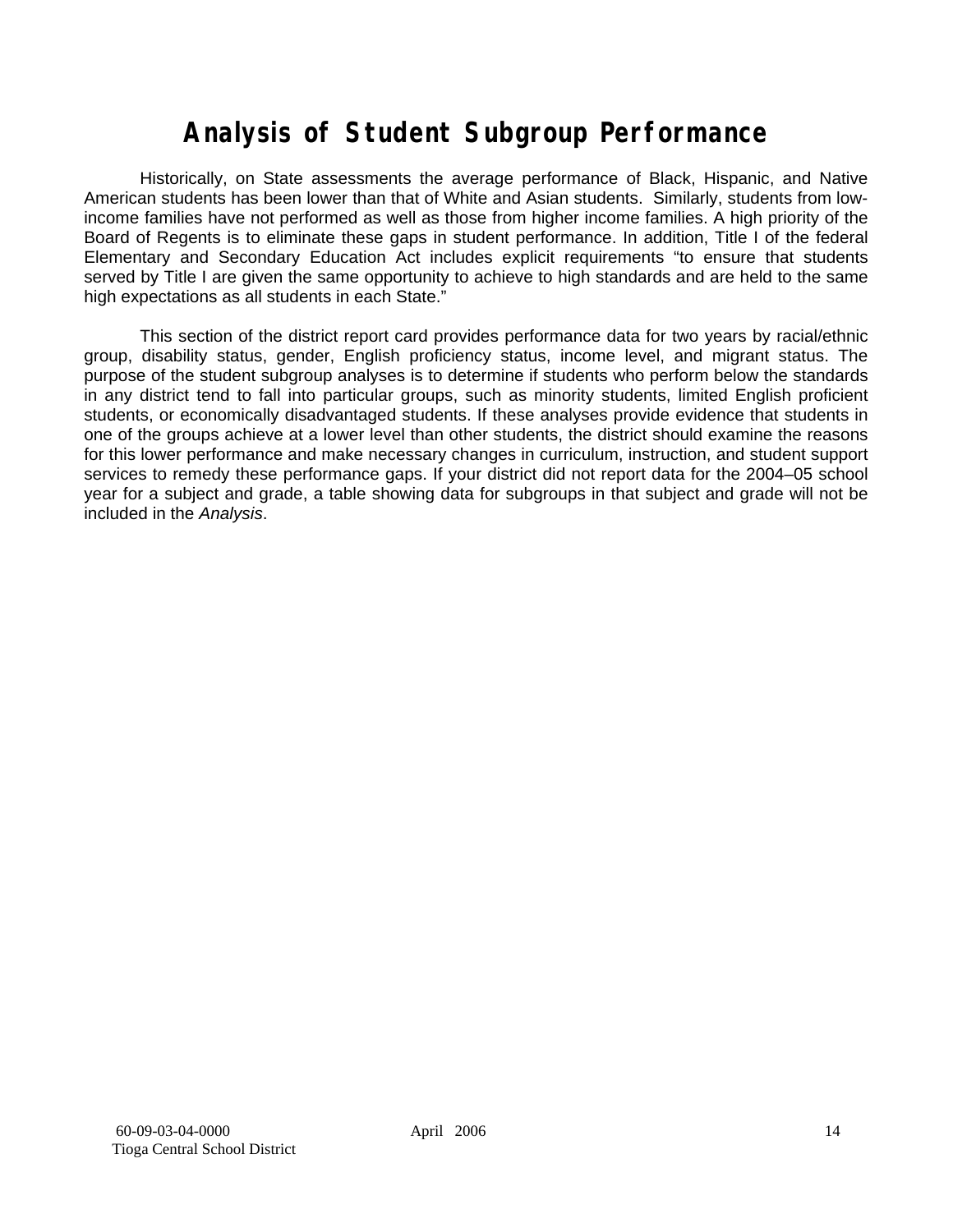## English Language Arts

|                                              |               |             | ັ<br>2003-04                                                      |    | 2004-05       |         |                                                                   |             |  |
|----------------------------------------------|---------------|-------------|-------------------------------------------------------------------|----|---------------|---------|-------------------------------------------------------------------|-------------|--|
| <b>Student Subgroup</b>                      | <b>Total</b>  |             | <b>Percentages of Tested</b><br><b>Students Scoring at Levels</b> |    | <b>Total</b>  |         | <b>Percentages of Tested</b><br><b>Students Scoring at Levels</b> |             |  |
|                                              | <b>Tested</b> | $2 - 4$     | $3 - 4$                                                           | 4  | <b>Tested</b> | $2 - 4$ | $3 - 4$                                                           | 4           |  |
| <b>Results by Race/Ethnicity</b>             |               |             |                                                                   |    |               |         |                                                                   |             |  |
| American Indian/Alaskan Native               | $\pmb{0}$     | 0%          | 0%                                                                | 0% | 0             | 0%      | 0%                                                                | 0%          |  |
| <b>Black</b>                                 | $\mathbf{1}$  | s           | s                                                                 | s  | 1             | s       | s                                                                 | s           |  |
| Hispanic                                     | $\mathbf{1}$  | s           | s                                                                 | s  | $\mathbf{1}$  | s       | s                                                                 | s           |  |
| Asian or Pacific Islander                    | $\mathbf 0$   | 0%          | 0%                                                                | 0% | $\mathbf 0$   | 0%      | 0%                                                                | 0%          |  |
| White                                        | 90            | $\mathbf s$ | s                                                                 | s  | 76            | s       | $\mathbf s$                                                       | s           |  |
| Total                                        | 92            | 97%         | 75%                                                               | 8% | 78            | 96%     | 79%                                                               | 27%         |  |
| Small Group Totals (s)                       | 92            | 97%         | 75%                                                               | 8% | 78            | 96%     | 79%                                                               | 27%         |  |
| <b>Results by Disability Status</b>          |               |             |                                                                   |    |               |         |                                                                   |             |  |
| General-education students                   | 86            | 100%        | 79%                                                               | 8% | 75            | s       | s                                                                 | s           |  |
| Students with disabilities                   | 6             | 50%         | 17%                                                               | 0% | 3             | s       | s                                                                 | $\mathbf s$ |  |
| Total                                        | 92            | 97%         | 75%                                                               | 8% | 78            | 96%     | 79%                                                               | 27%         |  |
| <b>Results by Gender</b>                     |               |             |                                                                   |    |               |         |                                                                   |             |  |
| Female                                       | 51            | 98%         | 78%                                                               | 8% | 43            | 95%     | 86%                                                               | 35%         |  |
| Male                                         | 41            | 95%         | 71%                                                               | 7% | 35            | 97%     | 71%                                                               | 17%         |  |
| Total                                        | 92            | 97%         | 75%                                                               | 8% | 78            | 96%     | 79%                                                               | 27%         |  |
| <b>Results by English Proficiency Status</b> |               |             |                                                                   |    |               |         |                                                                   |             |  |
| English proficient                           | 92            | 97%         | 75%                                                               | 8% | 78            | 96%     | 79%                                                               | 27%         |  |
| Limited English proficient                   | 0             | 0%          | 0%                                                                | 0% | $\mathbf 0$   | 0%      | 0%                                                                | 0%          |  |
| Total                                        | 92            | 97%         | 75%                                                               | 8% | 78            | 96%     | 79%                                                               | 27%         |  |
| <b>Results by Income Level</b>               |               |             |                                                                   |    |               |         |                                                                   |             |  |
| Economically disadvantaged                   | 34            | 94%         | 82%                                                               | 6% | 40            | 95%     | 85%                                                               | 20%         |  |
| Not disadvantaged                            | 58            | 98%         | 71%                                                               | 9% | 38            | 97%     | 74%                                                               | 34%         |  |
| Total                                        | 92            | 97%         | 75%                                                               | 8% | 78            | 96%     | 79%                                                               | 27%         |  |
| <b>Results by Migrant Status</b>             |               |             |                                                                   |    |               |         |                                                                   |             |  |
| Migrant family                               | $\mathbf 0$   | 0%          | 0%                                                                | 0% | 0             | 0%      | 0%                                                                | 0%          |  |
| Not migrant family                           | 92            | 97%         | 75%                                                               | 8% | 78            | 96%     | 79%                                                               | 27%         |  |
| Total                                        | 92            | 97%         | 75%                                                               | 8% | 78            | 96%     | 79%                                                               | 27%         |  |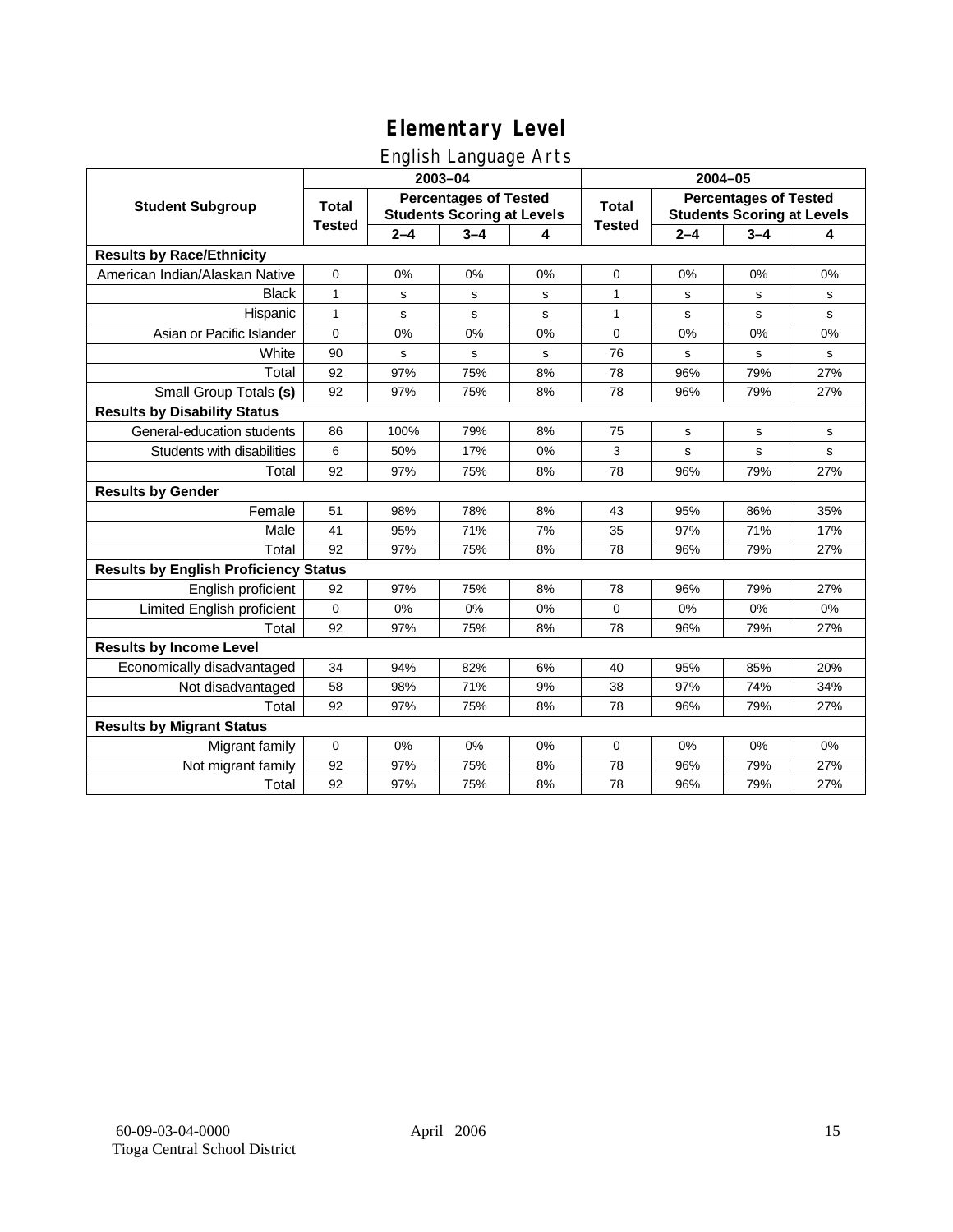### Mathematics

|                                              |               |         | 2003-04                                                           |     | 2004-05       |         |                                                                   |             |
|----------------------------------------------|---------------|---------|-------------------------------------------------------------------|-----|---------------|---------|-------------------------------------------------------------------|-------------|
| <b>Student Subgroup</b>                      | <b>Total</b>  |         | <b>Percentages of Tested</b><br><b>Students Scoring at Levels</b> |     | Total         |         | <b>Percentages of Tested</b><br><b>Students Scoring at Levels</b> |             |
|                                              | <b>Tested</b> | $2 - 4$ | $3 - 4$                                                           | 4   | <b>Tested</b> | $2 - 4$ | $3 - 4$                                                           | 4           |
| <b>Results by Race/Ethnicity</b>             |               |         |                                                                   |     |               |         |                                                                   |             |
| American Indian/Alaskan Native               | $\mathbf 0$   | 0%      | 0%                                                                | 0%  | $\mathbf 0$   | 0%      | 0%                                                                | 0%          |
| <b>Black</b>                                 | 1             | s       | s                                                                 | s   | 1             | s       | s                                                                 | s           |
| Hispanic                                     | $\mathbf{1}$  | s       | s                                                                 | s   | $\mathbf{1}$  | s       | s                                                                 | s           |
| Asian or Pacific Islander                    | $\mathbf 0$   | 0%      | 0%                                                                | 0%  | 0             | 0%      | 0%                                                                | 0%          |
| White                                        | 91            | s       | $\mathbf s$                                                       | s   | 75            | s       | $\mathbf s$                                                       | $\mathbf s$ |
| Total                                        | 93            | 97%     | 90%                                                               | 34% | 77            | 99%     | 97%                                                               | 70%         |
| Small Group Totals (s)                       | 93            | 97%     | 90%                                                               | 34% | 77            | 99%     | 97%                                                               | 70%         |
| <b>Results by Disability Status</b>          |               |         |                                                                   |     |               |         |                                                                   |             |
| General-education students                   | 87            | 100%    | 95%                                                               | 36% | 74            | s       | s                                                                 | s           |
| Students with disabilities                   | 6             | 50%     | 17%                                                               | 17% | 3             | s       | s                                                                 | $\mathbf s$ |
| Total                                        | 93            | 97%     | 90%                                                               | 34% | 77            | 99%     | 97%                                                               | 70%         |
| <b>Results by Gender</b>                     |               |         |                                                                   |     |               |         |                                                                   |             |
| Female                                       | 52            | 100%    | 92%                                                               | 23% | 43            | 98%     | 95%                                                               | 72%         |
| Male                                         | 41            | 93%     | 88%                                                               | 49% | 34            | 100%    | 100%                                                              | 68%         |
| Total                                        | 93            | 97%     | 90%                                                               | 34% | 77            | 99%     | 97%                                                               | 70%         |
| <b>Results by English Proficiency Status</b> |               |         |                                                                   |     |               |         |                                                                   |             |
| English proficient                           | 93            | 97%     | 90%                                                               | 34% | 77            | 99%     | 97%                                                               | 70%         |
| Limited English proficient                   | $\mathbf 0$   | 0%      | 0%                                                                | 0%  | 0             | 0%      | 0%                                                                | 0%          |
| Total                                        | 93            | 97%     | 90%                                                               | 34% | 77            | 99%     | 97%                                                               | 70%         |
| <b>Results by Income Level</b>               |               |         |                                                                   |     |               |         |                                                                   |             |
| Economically disadvantaged                   | 34            | 97%     | 94%                                                               | 38% | 39            | 97%     | 97%                                                               | 77%         |
| Not disadvantaged                            | 59            | 97%     | 88%                                                               | 32% | 38            | 100%    | 97%                                                               | 63%         |
| Total                                        | 93            | 97%     | 90%                                                               | 34% | 77            | 99%     | 97%                                                               | 70%         |
| <b>Results by Migrant Status</b>             |               |         |                                                                   |     |               |         |                                                                   |             |
| Migrant family                               | 0             | 0%      | 0%                                                                | 0%  | 0             | 0%      | 0%                                                                | 0%          |
| Not migrant family                           | 93            | 97%     | 90%                                                               | 34% | 77            | 99%     | 97%                                                               | 70%         |
| Total                                        | 93            | 97%     | 90%                                                               | 34% | 77            | 99%     | 97%                                                               | 70%         |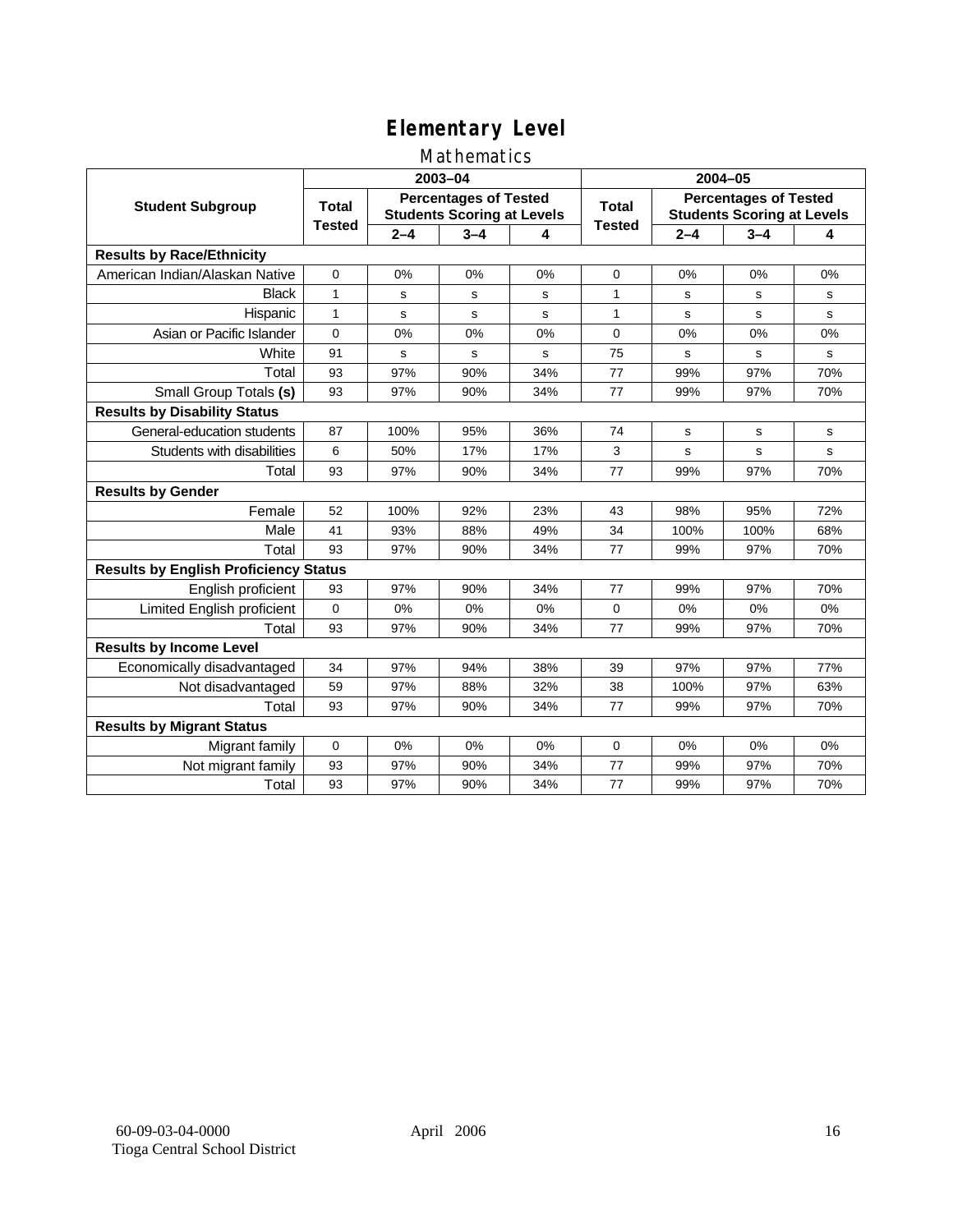#### **Science**

|                                              | 2003-04                       |         |                                                                   |     | 2004-05                       |         |                                                                   |             |
|----------------------------------------------|-------------------------------|---------|-------------------------------------------------------------------|-----|-------------------------------|---------|-------------------------------------------------------------------|-------------|
| <b>Student Subgroup</b>                      | <b>Total</b><br><b>Tested</b> |         | <b>Percentages of Tested</b><br><b>Students Scoring at Levels</b> |     | <b>Total</b><br><b>Tested</b> |         | <b>Percentages of Tested</b><br><b>Students Scoring at Levels</b> |             |
|                                              |                               | $2 - 4$ | $3 - 4$                                                           | 4   |                               | $2 - 4$ | $3 - 4$                                                           | 4           |
| <b>Results by Race/Ethnicity</b>             |                               |         |                                                                   |     |                               |         |                                                                   |             |
| American Indian/Alaskan Native               | 0                             | 0%      | 0%                                                                | 0%  | 0                             | 0%      | 0%                                                                | 0%          |
| <b>Black</b>                                 | $\mathbf{1}$                  | s       | s                                                                 | s   | 1                             | s       | s                                                                 | s           |
| Hispanic                                     | $\mathbf{1}$                  | s       | s                                                                 | s   | $\mathbf{1}$                  | s       | s                                                                 | $\mathbf s$ |
| Asian or Pacific Islander                    | $\Omega$                      | 0%      | 0%                                                                | 0%  | $\mathbf 0$                   | 0%      | 0%                                                                | 0%          |
| White                                        | 91                            | s       | s                                                                 | s   | 74                            | s       | s                                                                 | s           |
| Total                                        | 93                            | 98%     | 92%                                                               | 57% | 76                            | 100%    | 96%                                                               | 67%         |
| Small Group Totals (s)                       | 93                            | 98%     | 92%                                                               | 57% | 76                            | 100%    | 96%                                                               | 67%         |
| <b>Results by Disability Status</b>          |                               |         |                                                                   |     |                               |         |                                                                   |             |
| General-education students                   | 87                            | 99%     | 95%                                                               | 61% | 73                            | s       | s                                                                 | s           |
| Students with disabilities                   | 6                             | 83%     | 50%                                                               | 0%  | 3                             | s       | s                                                                 | s           |
| Total                                        | 93                            | 98%     | 92%                                                               | 57% | 76                            | 100%    | 96%                                                               | 67%         |
| <b>Results by Gender</b>                     |                               |         |                                                                   |     |                               |         |                                                                   |             |
| Female                                       | 52                            | 96%     | 92%                                                               | 52% | 43                            | 100%    | 95%                                                               | 65%         |
| Male                                         | 41                            | 100%    | 93%                                                               | 63% | 33                            | 100%    | 97%                                                               | 70%         |
| Total                                        | 93                            | 98%     | 92%                                                               | 57% | 76                            | 100%    | 96%                                                               | 67%         |
| <b>Results by English Proficiency Status</b> |                               |         |                                                                   |     |                               |         |                                                                   |             |
| English proficient                           | 93                            | 98%     | 92%                                                               | 57% | 76                            | 100%    | 96%                                                               | 67%         |
| Limited English proficient                   | 0                             | 0%      | 0%                                                                | 0%  | 0                             | 0%      | 0%                                                                | 0%          |
| Total                                        | 93                            | 98%     | 92%                                                               | 57% | 76                            | 100%    | 96%                                                               | 67%         |
| <b>Results by Income Level</b>               |                               |         |                                                                   |     |                               |         |                                                                   |             |
| Economically disadvantaged                   | 34                            | 97%     | 91%                                                               | 68% | 38                            | 100%    | 95%                                                               | 68%         |
| Not disadvantaged                            | 59                            | 98%     | 93%                                                               | 51% | 38                            | 100%    | 97%                                                               | 66%         |
| Total                                        | 93                            | 98%     | 92%                                                               | 57% | 76                            | 100%    | 96%                                                               | 67%         |
| <b>Results by Migrant Status</b>             |                               |         |                                                                   |     |                               |         |                                                                   |             |
| Migrant family                               | 0                             | 0%      | 0%                                                                | 0%  | $\mathbf 0$                   | 0%      | 0%                                                                | 0%          |
| Not migrant family                           | 93                            | 98%     | 92%                                                               | 57% | 76                            | 100%    | 96%                                                               | 67%         |
| Total                                        | 93                            | 98%     | 92%                                                               | 57% | 76                            | 100%    | 96%                                                               | 67%         |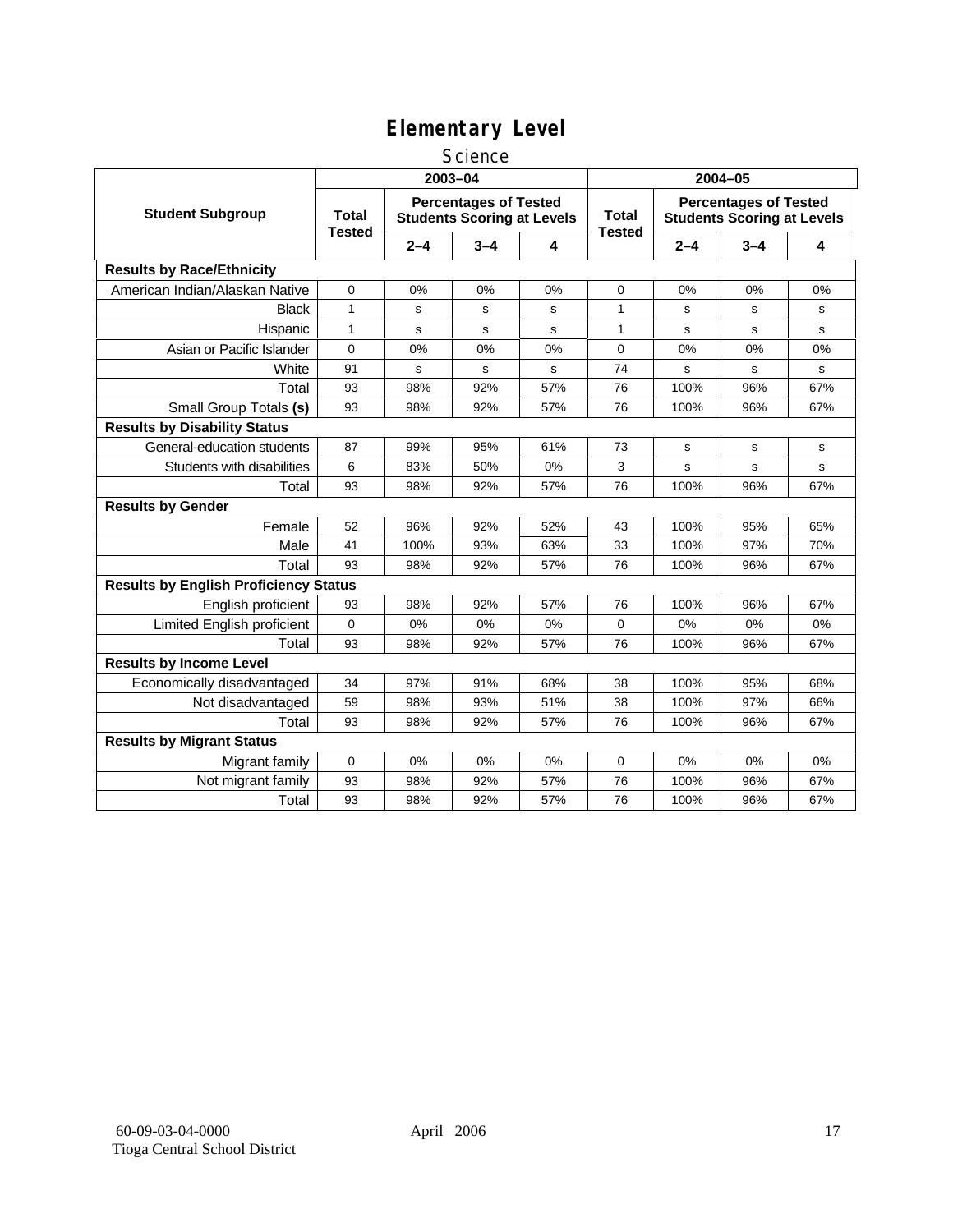## English Language Arts

|                                              |               |         | ັ<br>2003-04                                                      |     | 2004-05        |         |                                                                   |             |
|----------------------------------------------|---------------|---------|-------------------------------------------------------------------|-----|----------------|---------|-------------------------------------------------------------------|-------------|
| <b>Student Subgroup</b>                      | <b>Total</b>  |         | <b>Percentages of Tested</b><br><b>Students Scoring at Levels</b> |     | <b>Total</b>   |         | <b>Percentages of Tested</b><br><b>Students Scoring at Levels</b> |             |
|                                              | <b>Tested</b> | $2 - 4$ | $3 - 4$                                                           | 4   | <b>Tested</b>  | $2 - 4$ | $3 - 4$                                                           | 4           |
| <b>Results by Race/Ethnicity</b>             |               |         |                                                                   |     |                |         |                                                                   |             |
| American Indian/Alaskan Native               | $\mathbf 0$   | 0%      | 0%                                                                | 0%  | $\mathbf 0$    | 0%      | 0%                                                                | 0%          |
| <b>Black</b>                                 | 0             | 0%      | 0%                                                                | 0%  | $\overline{2}$ | s       | s                                                                 | s           |
| Hispanic                                     | $\Omega$      | 0%      | 0%                                                                | 0%  | $\Omega$       | 0%      | 0%                                                                | 0%          |
| Asian or Pacific Islander                    | 0             | 0%      | 0%                                                                | 0%  | 0              | 0%      | 0%                                                                | 0%          |
| White                                        | 112           | 91%     | 57%                                                               | 23% | 108            | s       | s                                                                 | $\mathbf s$ |
| Total                                        | 112           | 91%     | 57%                                                               | 23% | 110            | 98%     | 54%                                                               | 11%         |
| Small Group Totals (s)                       | 0             | 0%      | 0%                                                                | 0%  | 110            | 98%     | 54%                                                               | 11%         |
| <b>Results by Disability Status</b>          |               |         |                                                                   |     |                |         |                                                                   |             |
| General-education students                   | 106           | 96%     | 60%                                                               | 25% | 105            | 99%     | 56%                                                               | 11%         |
| Students with disabilities                   | 6             | 0%      | 0%                                                                | 0%  | 5              | 80%     | 0%                                                                | 0%          |
| Total                                        | 112           | 91%     | 57%                                                               | 23% | 110            | 98%     | 54%                                                               | 11%         |
| <b>Results by Gender</b>                     |               |         |                                                                   |     |                |         |                                                                   |             |
| Female                                       | 55            | 91%     | 67%                                                               | 29% | 56             | 98%     | 57%                                                               | 14%         |
| Male                                         | 57            | 91%     | 47%                                                               | 18% | 54             | 98%     | 50%                                                               | 7%          |
| Total                                        | 112           | 91%     | 57%                                                               | 23% | 110            | 98%     | 54%                                                               | 11%         |
| <b>Results by English Proficiency Status</b> |               |         |                                                                   |     |                |         |                                                                   |             |
| English proficient                           | 112           | 91%     | 57%                                                               | 23% | 110            | 98%     | 54%                                                               | 11%         |
| Limited English proficient                   | 0             | 0%      | 0%                                                                | 0%  | $\mathbf 0$    | 0%      | 0%                                                                | 0%          |
| Total                                        | 112           | 91%     | 57%                                                               | 23% | 110            | 98%     | 54%                                                               | 11%         |
| <b>Results by Income Level</b>               |               |         |                                                                   |     |                |         |                                                                   |             |
| Economically disadvantaged                   | 33            | 88%     | 39%                                                               | 6%  | 45             | 96%     | 44%                                                               | 7%          |
| Not disadvantaged                            | 79            | 92%     | 65%                                                               | 30% | 65             | 100%    | 60%                                                               | 14%         |
| Total                                        | 112           | 91%     | 57%                                                               | 23% | 110            | 98%     | 54%                                                               | 11%         |
| <b>Results by Migrant Status</b>             |               |         |                                                                   |     |                |         |                                                                   |             |
| Migrant family                               | 0             | 0%      | 0%                                                                | 0%  | $\mathbf 0$    | 0%      | 0%                                                                | 0%          |
| Not migrant family                           | 112           | 91%     | 57%                                                               | 23% | 110            | 98%     | 54%                                                               | 11%         |
| Total                                        | 112           | 91%     | 57%                                                               | 23% | 110            | 98%     | 54%                                                               | 11%         |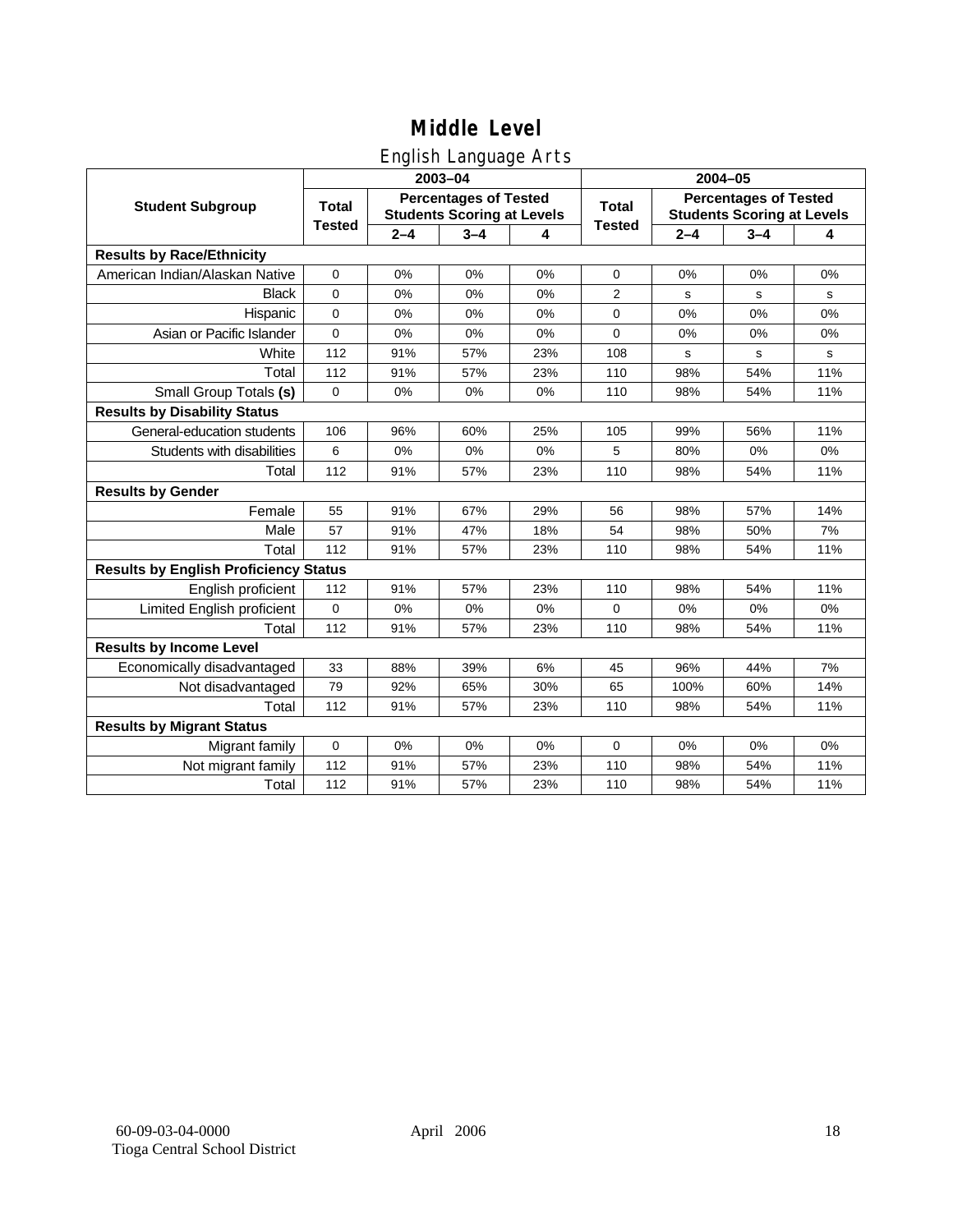### Mathematics

|                                              |               |         | 2003-04                                                           |     | 2004-05       |             |                                                                   |     |  |
|----------------------------------------------|---------------|---------|-------------------------------------------------------------------|-----|---------------|-------------|-------------------------------------------------------------------|-----|--|
| <b>Student Subgroup</b>                      | <b>Total</b>  |         | <b>Percentages of Tested</b><br><b>Students Scoring at Levels</b> |     | Total         |             | <b>Percentages of Tested</b><br><b>Students Scoring at Levels</b> |     |  |
|                                              | <b>Tested</b> | $2 - 4$ | $3 - 4$                                                           | 4   | <b>Tested</b> | $2 - 4$     | $3 - 4$                                                           | 4   |  |
| <b>Results by Race/Ethnicity</b>             |               |         |                                                                   |     |               |             |                                                                   |     |  |
| American Indian/Alaskan Native               | $\mathbf{0}$  | 0%      | 0%                                                                | 0%  | $\mathbf 0$   | 0%          | 0%                                                                | 0%  |  |
| <b>Black</b>                                 | $\Omega$      | 0%      | 0%                                                                | 0%  | 1             | s           | s                                                                 | s   |  |
| Hispanic                                     | $\Omega$      | 0%      | 0%                                                                | 0%  | $\mathbf 0$   | 0%          | 0%                                                                | 0%  |  |
| Asian or Pacific Islander                    | $\mathbf{0}$  | 0%      | 0%                                                                | 0%  | $\mathbf 0$   | 0%          | 0%                                                                | 0%  |  |
| White                                        | 107           | 93%     | 71%                                                               | 17% | 103           | $\mathbf s$ | s                                                                 | s   |  |
| Total                                        | 107           | 93%     | 71%                                                               | 17% | 104           | 96%         | 73%                                                               | 13% |  |
| Small Group Totals (s)                       | $\mathbf 0$   | 0%      | 0%                                                                | 0%  | 104           | 96%         | 73%                                                               | 13% |  |
| <b>Results by Disability Status</b>          |               |         |                                                                   |     |               |             |                                                                   |     |  |
| General-education students                   | 101           | 97%     | 75%                                                               | 18% | 99            | 97%         | 76%                                                               | 14% |  |
| Students with disabilities                   | 6             | 33%     | 0%                                                                | 0%  | 5             | 80%         | 20%                                                               | 0%  |  |
| Total                                        | 107           | 93%     | 71%                                                               | 17% | 104           | 96%         | 73%                                                               | 13% |  |
| <b>Results by Gender</b>                     |               |         |                                                                   |     |               |             |                                                                   |     |  |
| Female                                       | 52            | 94%     | 81%                                                               | 23% | 54            | 93%         | 70%                                                               | 11% |  |
| Male                                         | 55            | 93%     | 62%                                                               | 11% | 50            | 100%        | 76%                                                               | 16% |  |
| Total                                        | 107           | 93%     | 71%                                                               | 17% | 104           | 96%         | 73%                                                               | 13% |  |
| <b>Results by English Proficiency Status</b> |               |         |                                                                   |     |               |             |                                                                   |     |  |
| English proficient                           | 107           | 93%     | 71%                                                               | 17% | 104           | 96%         | 73%                                                               | 13% |  |
| Limited English proficient                   | 0             | 0%      | 0%                                                                | 0%  | $\Omega$      | 0%          | 0%                                                                | 0%  |  |
| Total                                        | 107           | 93%     | 71%                                                               | 17% | 104           | 96%         | 73%                                                               | 13% |  |
| <b>Results by Income Level</b>               |               |         |                                                                   |     |               |             |                                                                   |     |  |
| Economically disadvantaged                   | 30            | 90%     | 63%                                                               | 13% | 42            | 95%         | 64%                                                               | 10% |  |
| Not disadvantaged                            | 77            | 95%     | 74%                                                               | 18% | 62            | 97%         | 79%                                                               | 16% |  |
| Total                                        | 107           | 93%     | 71%                                                               | 17% | 104           | 96%         | 73%                                                               | 13% |  |
| <b>Results by Migrant Status</b>             |               |         |                                                                   |     |               |             |                                                                   |     |  |
| Migrant family                               | 0             | 0%      | 0%                                                                | 0%  | $\Omega$      | 0%          | 0%                                                                | 0%  |  |
| Not migrant family                           | 107           | 93%     | 71%                                                               | 17% | 104           | 96%         | 73%                                                               | 13% |  |
| Total                                        | 107           | 93%     | 71%                                                               | 17% | 104           | 96%         | 73%                                                               | 13% |  |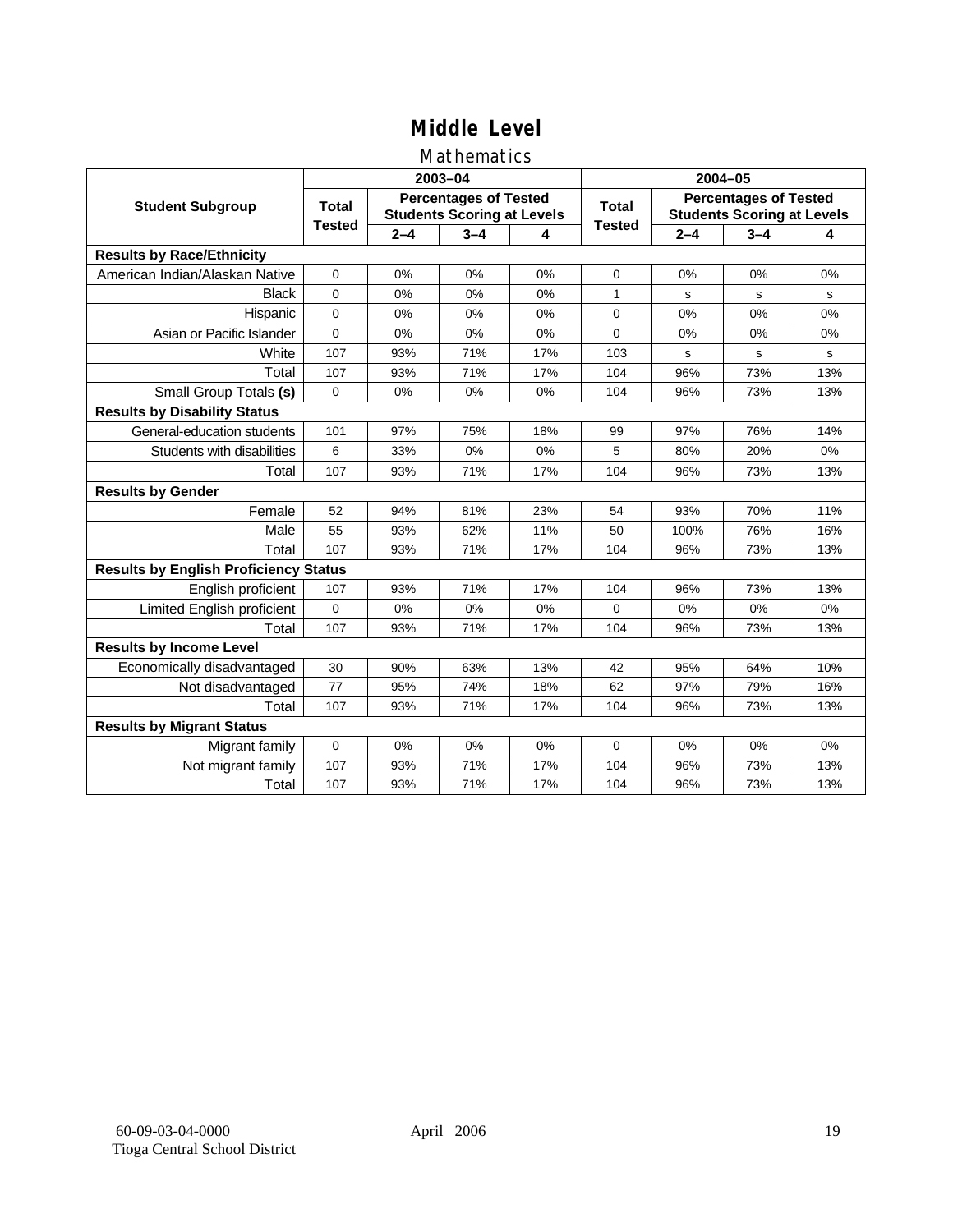#### **Science**

|                                              |               |         | 2003-04                                                           |       | 2004-05       |             |                                                                   |     |
|----------------------------------------------|---------------|---------|-------------------------------------------------------------------|-------|---------------|-------------|-------------------------------------------------------------------|-----|
| <b>Student Subgroup</b>                      | <b>Total</b>  |         | <b>Percentages of Tested</b><br><b>Students Scoring at Levels</b> |       | <b>Total</b>  |             | <b>Percentages of Tested</b><br><b>Students Scoring at Levels</b> |     |
|                                              | <b>Tested</b> | $2 - 4$ | $3 - 4$                                                           | 4     | <b>Tested</b> | $2 - 4$     | $3 - 4$                                                           | 4   |
| <b>Results by Race/Ethnicity</b>             |               |         |                                                                   |       |               |             |                                                                   |     |
| American Indian/Alaskan Native               | $\mathbf 0$   | 0%      | 0%                                                                | 0%    | $\Omega$      | 0%          | 0%                                                                | 0%  |
| <b>Black</b>                                 | 0             | 0%      | 0%                                                                | 0%    | 1             | s           | s                                                                 | s   |
| Hispanic                                     | 0             | 0%      | 0%                                                                | 0%    | $\Omega$      | 0%          | 0%                                                                | 0%  |
| Asian or Pacific Islander                    | $\Omega$      | 0%      | 0%                                                                | $0\%$ | 0             | $0\%$       | 0%                                                                | 0%  |
| White                                        | 103           | 96%     | 85%                                                               | 38%   | 102           | $\mathbf s$ | s                                                                 | s   |
| Total                                        | 103           | 96%     | 85%                                                               | 38%   | 103           | 99%         | 88%                                                               | 41% |
| Small Group Totals (s)                       | $\Omega$      | 0%      | 0%                                                                | 0%    | 103           | 99%         | 88%                                                               | 41% |
| <b>Results by Disability Status</b>          |               |         |                                                                   |       |               |             |                                                                   |     |
| General-education students                   | 98            | 99%     | 89%                                                               | 40%   | 98            | 100%        | 90%                                                               | 42% |
| Students with disabilities                   | 5             | 40%     | 20%                                                               | $0\%$ | 5             | 80%         | 60%                                                               | 20% |
| Total                                        | 103           | 96%     | 85%                                                               | 38%   | 103           | 99%         | 88%                                                               | 41% |
| <b>Results by Gender</b>                     |               |         |                                                                   |       |               |             |                                                                   |     |
| Female                                       | 51            | 98%     | 88%                                                               | 37%   | 54            | 98%         | 87%                                                               | 37% |
| Male                                         | 52            | 94%     | 83%                                                               | 38%   | 49            | 100%        | 90%                                                               | 45% |
| Total                                        | 103           | 96%     | 85%                                                               | 38%   | 103           | 99%         | 88%                                                               | 41% |
| <b>Results by English Proficiency Status</b> |               |         |                                                                   |       |               |             |                                                                   |     |
| English proficient                           | 103           | 96%     | 85%                                                               | 38%   | 103           | 99%         | 88%                                                               | 41% |
| Limited English proficient                   | $\Omega$      | $0\%$   | 0%                                                                | $0\%$ | 0             | 0%          | 0%                                                                | 0%  |
| Total                                        | 103           | 96%     | 85%                                                               | 38%   | 103           | 99%         | 88%                                                               | 41% |
| <b>Results by Income Level</b>               |               |         |                                                                   |       |               |             |                                                                   |     |
| Economically disadvantaged                   | 27            | 93%     | 81%                                                               | 30%   | 41            | 98%         | 85%                                                               | 29% |
| Not disadvantaged                            | 76            | 97%     | 87%                                                               | 41%   | 62            | 100%        | 90%                                                               | 48% |
| Total                                        | 103           | 96%     | 85%                                                               | 38%   | 103           | 99%         | 88%                                                               | 41% |
| <b>Results by Migrant Status</b>             |               |         |                                                                   |       |               |             |                                                                   |     |
| Migrant family                               | $\mathbf 0$   | 0%      | 0%                                                                | 0%    | 0             | 0%          | 0%                                                                | 0%  |
| Not migrant family                           | 103           | 96%     | 85%                                                               | 38%   | 103           | 99%         | 88%                                                               | 41% |
| Total                                        | 103           | 96%     | 85%                                                               | 38%   | 103           | 99%         | 88%                                                               | 41% |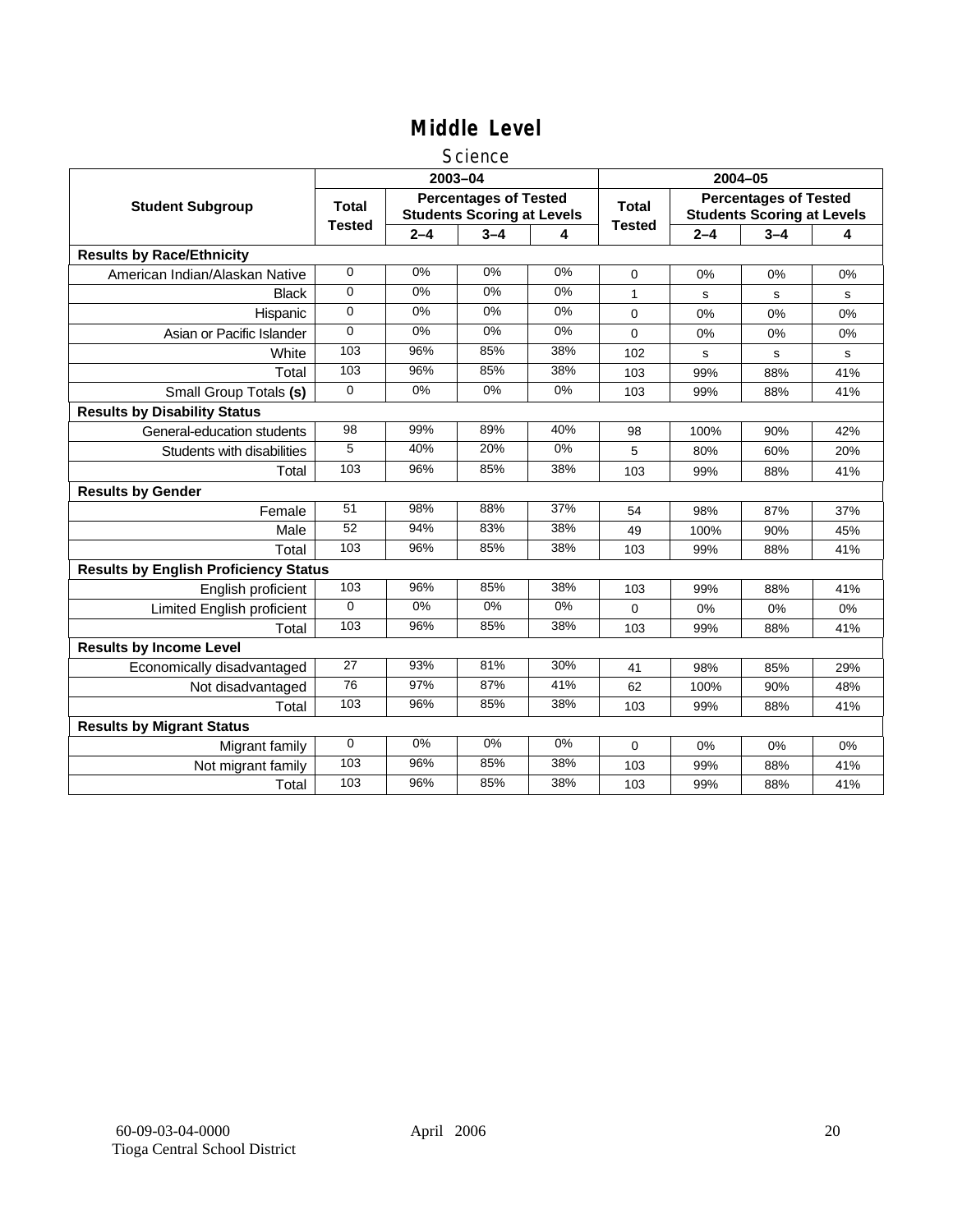## **2000 and 2001 High School Cohorts**

General-education students who first entered ninth grade in 2000 or 2001 must score 55 or higher on Regents English and mathematics examinations to graduate. During the phase-in of the Regents examination graduation requirements, all students (with district board of education approval) may qualify for a local diploma by earning a score of 55–64 on the required Regents examinations; a score of 65 or higher is required for a Regents diploma. Students with disabilities and certain students with a Section 504 Accommodation Plan may qualify for a local diploma by passing Regents competency tests. The data in these tables show the performance of the cohorts as of June  $30<sup>th</sup>$  of the fourth year after first entering grade 9.

#### **Performance on the English Assessment Requirement for Graduation**

|                                              | 2000 Cohort                  |                          |               |                   |                                  | 2001 Cohort              |                |               |                   |                          |
|----------------------------------------------|------------------------------|--------------------------|---------------|-------------------|----------------------------------|--------------------------|----------------|---------------|-------------------|--------------------------|
| <b>Student Subgroup</b>                      |                              | <b>Count of Students</b> |               |                   | <b>Percent</b><br><b>Meeting</b> | <b>Count of Students</b> |                |               |                   | <b>Percent</b>           |
|                                              | <b>Students</b><br>in Cohort | by Score                 |               |                   |                                  | <b>Students</b>          | by Score       |               | <b>Meeting</b>    |                          |
|                                              |                              | <b>Regents</b>           |               | Pass-             | Gradu-                           | in                       | <b>Regents</b> |               | Pass-             | Gradua-                  |
|                                              |                              | $55 -$<br>64             | $65 -$<br>100 | ed<br><b>RCTs</b> | ation<br>Require-<br>ment        | <b>Cohort</b>            | $55 -$<br>64   | $65 -$<br>100 | ed<br><b>RCTs</b> | tion<br>Require-<br>ment |
| <b>Results by Race/Ethnicity</b>             |                              |                          |               |                   |                                  |                          |                |               |                   |                          |
| American Indian/Alaskan Native               | 0                            | 0                        | $\mathbf 0$   | 0                 | 0%                               | $\mathbf 0$              | 0              | $\mathbf 0$   | 0                 | 0%                       |
| <b>Black</b>                                 | $\Omega$                     | $\mathbf{0}$             | $\mathbf{0}$  | $\overline{0}$    | 0%                               | 3                        | s              | s             | s                 | s                        |
| Hispanic                                     | 0                            | 0                        | 0             | 0                 | 0%                               | 0                        | 0              | $\mathbf 0$   | 0                 | 0%                       |
| Asian or Pacific Islander                    | $\mathbf{1}$                 | S                        | $\mathbf s$   | s                 | s                                | 0                        | $\overline{0}$ | $\mathbf 0$   | $\overline{0}$    | 0%                       |
| White                                        | 77                           | $\mathbf S$              | ${\tt s}$     | s                 | s                                | 86                       | s              | $\mathbf s$   | s                 | s                        |
| Total                                        | 78                           | 3                        | 67            | $\overline{2}$    | 92%                              | 89                       | 12             | 69            | 0                 | 91%                      |
| Small Group Totals (s)                       | 78                           | 3                        | 67            | $\overline{2}$    | 92%                              | 89                       | 12             | 69            | 0                 | 91%                      |
| <b>Results by Disability Status</b>          |                              |                          |               |                   |                                  |                          |                |               |                   |                          |
| General-education students                   | 73                           | $\overline{\mathbf{c}}$  | 67            | $\mathbf 0$       | 95%                              | 83                       | 11             | 67            | 0                 | 94%                      |
| Students with disabilities                   | 5                            | $\mathbf{1}$             | $\mathbf 0$   | 2                 | 60%                              | 6                        | $\mathbf{1}$   | 2             | 0                 | 50%                      |
| Total                                        | 78                           | 3                        | 67            | 2                 | 92%                              | 89                       | 12             | 69            | 0                 | 91%                      |
| <b>Results by Gender</b>                     |                              |                          |               |                   |                                  |                          |                |               |                   |                          |
| Female                                       | 38                           | $\mathbf{1}$             | 32            | $\mathbf{1}$      | 89%                              | 47                       | 6              | 38            | 0                 | 94%                      |
| Male                                         | 40                           | 2                        | 35            | $\mathbf{1}$      | 95%                              | 42                       | 6              | 31            | 0                 | 88%                      |
| Total                                        | 78                           | 3                        | 67            | $\overline{2}$    | 92%                              | 89                       | 12             | 69            | 0                 | 91%                      |
| <b>Results by English Proficiency Status</b> |                              |                          |               |                   |                                  |                          |                |               |                   |                          |
| English proficient                           | 78                           | 3                        | 67            | 2                 | 92%                              | 89                       | 12             | 69            | 0                 | 91%                      |
| Limited English proficient                   | 0                            | $\mathbf 0$              | $\mathbf 0$   | 0                 | 0%                               | 0                        | 0              | $\mathbf 0$   | 0                 | 0%                       |
| Total                                        | 78                           | 3                        | 67            | $\overline{2}$    | 92%                              | 89                       | 12             | 69            | $\Omega$          | 91%                      |
| <b>Results by Income Level</b>               |                              |                          |               |                   |                                  |                          |                |               |                   |                          |
| Economically disadvantaged                   | 17                           | $\mathbf{1}$             | 11            | $\mathbf{1}$      | 76%                              | 28                       | 5              | 20            | 0                 | 89%                      |
| Not disadvantaged                            | 61                           | $\overline{c}$           | 56            | $\mathbf{1}$      | 97%                              | 61                       | $\overline{7}$ | 49            | 0                 | 92%                      |
| Total                                        | 78                           | 3                        | 67            | $\overline{2}$    | 92%                              | 89                       | 12             | 69            | 0                 | 91%                      |
| <b>Results by Migrant Status</b>             |                              |                          |               |                   |                                  |                          |                |               |                   |                          |
| Migrant family                               | 0                            | 0                        | 0             | 0                 | 0%                               | 0                        | 0              | 0             | 0                 | 0%                       |
| Not migrant family                           | 78                           | 3                        | 67            | 2                 | 92%                              | 89                       | 12             | 69            | 0                 | 91%                      |
| Total                                        | 78                           | 3                        | 67            | $\overline{2}$    | 92%                              | 89                       | 12             | 69            | 0                 | 91%                      |

#### **after Four Years of High School**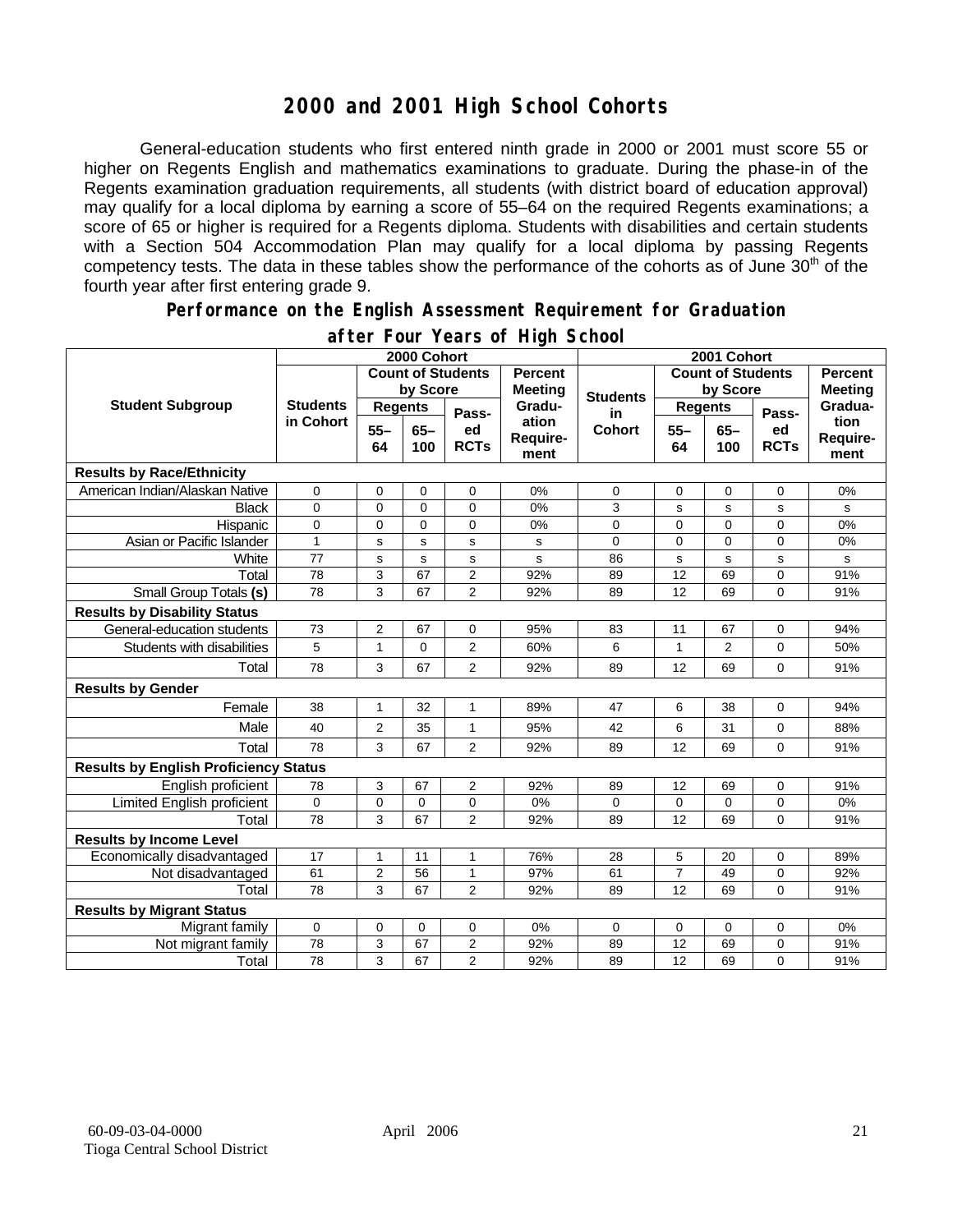#### **Performance on the Mathematics Assessment Requirement for Graduation after Four Years of High School**

|                                              | $\frac{1}{2}$<br>2000 Cohort     |                                     |             |                |                | 2001 Cohort                                |                |                |                |                |
|----------------------------------------------|----------------------------------|-------------------------------------|-------------|----------------|----------------|--------------------------------------------|----------------|----------------|----------------|----------------|
| <b>Student Subgroup</b>                      |                                  | <b>Count of Students</b><br>Percent |             |                |                | <b>Count of Students</b><br><b>Percent</b> |                |                |                |                |
|                                              | <b>Students</b><br>in.<br>Cohort | by Score                            |             |                | <b>Meeting</b> |                                            | by Score       |                |                | <b>Meeting</b> |
|                                              |                                  | <b>Regents</b>                      |             | Pass-          | Gradu-         | <b>Students</b><br>in                      | Regents        |                | Pass-          | Gradua-        |
|                                              |                                  | $55 -$                              | $65-$       | ed             | ation          | <b>Cohort</b>                              | $55 -$         | $65-$          | ed             | tion           |
|                                              |                                  | 64                                  | 100         | <b>RCTs</b>    | Require-       |                                            | 64             | 100            | <b>RCTs</b>    | Require-       |
|                                              |                                  |                                     |             |                | ment           |                                            |                |                |                | ment           |
| <b>Results by Race/Ethnicity</b>             |                                  |                                     |             |                |                |                                            |                |                |                |                |
| American Indian/Alaskan Native               | 0                                | $\mathbf 0$                         | $\mathbf 0$ | $\mathbf 0$    | 0%             | $\mathbf 0$                                | 0              | $\mathbf 0$    | $\mathbf 0$    | 0%             |
| <b>Black</b>                                 | $\Omega$                         | $\mathbf 0$                         | $\mathbf 0$ | $\Omega$       | 0%             | 3                                          | s              | s              | s              | s              |
| Hispanic                                     | $\overline{0}$                   | $\mathbf 0$                         | $\Omega$    | $\Omega$       | 0%             | $\Omega$                                   | $\overline{0}$ | $\Omega$       | $\overline{0}$ | 0%             |
| Asian or Pacific Islander                    | $\mathbf{1}$                     | s                                   | s           | s              | s              | $\Omega$                                   | $\Omega$       | $\overline{0}$ | $\Omega$       | 0%             |
| White                                        | 77                               | s                                   | s           | s              | s              | 86                                         | s              | $\mathbf{s}$   | s              | s              |
| Total                                        | 78                               | 13                                  | 59          | 3              | 96%            | 89                                         | 9              | 69             | 0              | 88%            |
| Small Group Totals (s)                       | 78                               | 13                                  | 59          | 3              | 96%            | 89                                         | 9              | 69             | $\Omega$       | 88%            |
| <b>Results by Disability Status</b>          |                                  |                                     |             |                |                |                                            |                |                |                |                |
| General-education students                   | 73                               | 12                                  | 59          | 0              | 97%            | 83                                         | 8              | 67             | 0              | 90%            |
| Students with disabilities                   | 5                                | $\mathbf{1}$                        | $\Omega$    | 3              | 80%            | 6                                          | 1              | 2              | 0              | 50%            |
| Total                                        | 78                               | 13                                  | 59          | 3              | 96%            | 89                                         | 9              | 69             | $\Omega$       | 88%            |
| <b>Results by Gender</b>                     |                                  |                                     |             |                |                |                                            |                |                |                |                |
| Female                                       | 38                               | 8                                   | 27          | 2              | 97%            | 47                                         | 6              | 38             | 0              | 94%            |
| Male                                         | 40                               | 5                                   | 32          | $\mathbf{1}$   | 95%            | 42                                         | 3              | 31             | $\Omega$       | 81%            |
| Total                                        | 78                               | 13                                  | 59          | 3              | 96%            | 89                                         | 9              | 69             | $\Omega$       | 88%            |
| <b>Results by English Proficiency Status</b> |                                  |                                     |             |                |                |                                            |                |                |                |                |
| English proficient                           | 78                               | 13                                  | 59          | 3              | 96%            | 89                                         | 9              | 69             | 0              | 88%            |
| <b>Limited English proficient</b>            | $\mathbf 0$                      | $\mathbf 0$                         | $\mathbf 0$ | $\mathbf 0$    | 0%             | $\Omega$                                   | 0              | $\mathbf 0$    | 0              | 0%             |
| Total                                        | 78                               | 13                                  | 59          | 3              | 96%            | 89                                         | 9              | 69             | $\Omega$       | 88%            |
| <b>Results by Income Level</b>               |                                  |                                     |             |                |                |                                            |                |                |                |                |
| Economically disadvantaged                   | 17                               | 5                                   | 9           | $\overline{2}$ | 94%            | 28                                         | 3              | 19             | $\mathbf 0$    | 79%            |
| Not disadvantaged                            | 61                               | 8                                   | 50          | $\mathbf{1}$   | 97%            | 61                                         | 6              | 50             | 0              | 92%            |
| Total                                        | 78                               | 13                                  | 59          | 3              | 96%            | 89                                         | 9              | 69             | $\Omega$       | 88%            |
| <b>Results by Migrant Status</b>             |                                  |                                     |             |                |                |                                            |                |                |                |                |
| Migrant family                               | 0                                | 0                                   | 0           | 0              | 0%             | $\mathbf 0$                                | 0              | 0              | 0              | 0%             |
| Not migrant family                           | 78                               | 13                                  | 59          | 3              | 96%            | 89                                         | 9              | 69             | 0              | 88%            |
| Total                                        | 78                               | 13                                  | 59          | 3              | 96%            | 89                                         | 9              | 69             | 0              | 88%            |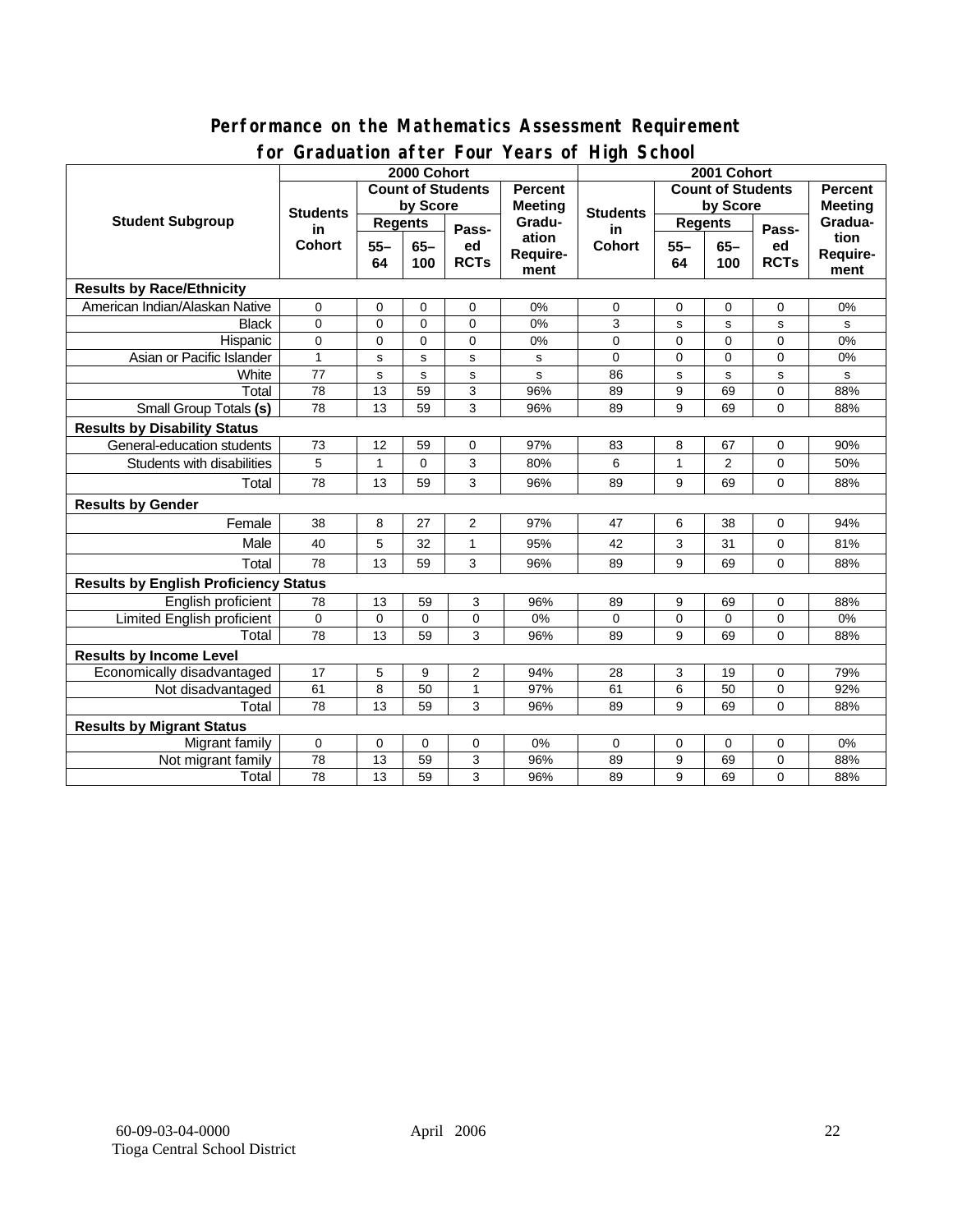## **Cohort Graduation Rates**

Students were counted as graduates if they earned a local diploma with or without a Regents endorsement by August 31<sup>st</sup> of the fourth year after first entering grade 9. The graduation-rate cohort includes students who transferred to general education development (GED) programs. These students were not counted in the district accountability cohort for English and mathematics.

|                                              | 1999 Cohort as of                |                    | 2000 Cohort as of                |                    |  |  |  |  |  |  |  |
|----------------------------------------------|----------------------------------|--------------------|----------------------------------|--------------------|--|--|--|--|--|--|--|
|                                              | August 31, 2003                  |                    | <b>August 31, 2004</b>           |                    |  |  |  |  |  |  |  |
| <b>Student Subgroup</b>                      | Graduation<br><b>Rate Cohort</b> | Graduation<br>Rate | Graduation<br><b>Rate Cohort</b> | Graduation<br>Rate |  |  |  |  |  |  |  |
| <b>Results by Race/Ethnicity</b>             |                                  |                    |                                  |                    |  |  |  |  |  |  |  |
| American Indian/Alaskan Native               | 0                                | 0%                 | 0                                | 0%                 |  |  |  |  |  |  |  |
| <b>Black</b>                                 | $\mathbf{0}$                     | 0%                 | 0                                | 0%                 |  |  |  |  |  |  |  |
| Hispanic                                     | $\mathbf 0$                      | 0%                 | $\mathbf 0$                      | 0%                 |  |  |  |  |  |  |  |
| Asian or Pacific Islander                    | 3                                | s                  | 1                                | s                  |  |  |  |  |  |  |  |
| White                                        | 76                               | s                  | 79                               | s                  |  |  |  |  |  |  |  |
| Total                                        | 79                               | 94%                | 80                               | 90%                |  |  |  |  |  |  |  |
| Small Group Totals (s)                       | 79                               | 94%                | 80                               | 90%                |  |  |  |  |  |  |  |
| <b>Results by Disability Status</b>          |                                  |                    |                                  |                    |  |  |  |  |  |  |  |
| General-education students                   | 75                               | s                  | 76                               | s                  |  |  |  |  |  |  |  |
| Students with disabilities                   | 4                                | S                  | 4                                | s                  |  |  |  |  |  |  |  |
| Total                                        | 79                               | 94%                | 80                               | 90%                |  |  |  |  |  |  |  |
| <b>Results by Gender</b>                     |                                  |                    |                                  |                    |  |  |  |  |  |  |  |
| Female                                       | 49                               | 96%                | 37                               | 95%                |  |  |  |  |  |  |  |
| Male                                         | 30                               | 90%                | 43                               | 86%                |  |  |  |  |  |  |  |
| Total                                        | 79                               | 94%                | 80                               | 90%                |  |  |  |  |  |  |  |
| <b>Results by English Proficiency Status</b> |                                  |                    |                                  |                    |  |  |  |  |  |  |  |
| English proficient                           | 79                               | 94%                | 80                               | 90%                |  |  |  |  |  |  |  |
| <b>Limited English proficient</b>            | $\Omega$                         | 0%                 | $\Omega$                         | 0%                 |  |  |  |  |  |  |  |
| Total                                        | 79                               | 94%                | 80                               | 90%                |  |  |  |  |  |  |  |
| <b>Results by Income Level</b>               |                                  |                    |                                  |                    |  |  |  |  |  |  |  |
| Economically disadvantaged                   | 21                               | 95%                | 16                               | 88%                |  |  |  |  |  |  |  |
| Not disadvantaged                            | 58                               | 93%                | 64                               | 91%                |  |  |  |  |  |  |  |
| Total                                        | 79                               | 94%                | 80                               | 90%                |  |  |  |  |  |  |  |
| <b>Results by Migrant Status</b>             |                                  |                    |                                  |                    |  |  |  |  |  |  |  |
| Migrant family                               | 0                                | 0%                 | $\mathbf 0$                      | 0%                 |  |  |  |  |  |  |  |
| Not migrant family                           | 79                               | 94%                | 80                               | 90%                |  |  |  |  |  |  |  |
| Total                                        | 79                               | 94%                | 80                               | 90%                |  |  |  |  |  |  |  |